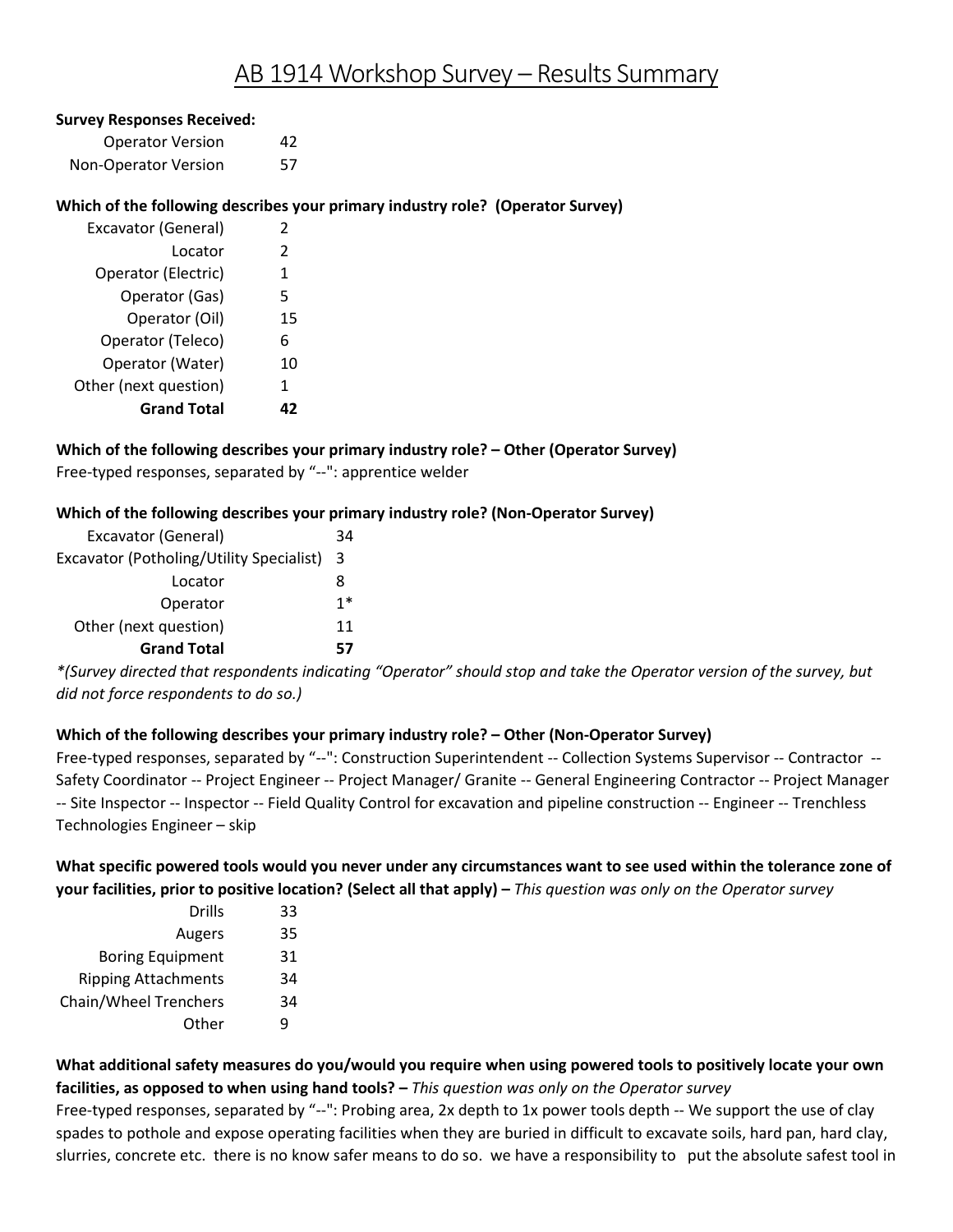the hands of the workers who have perform this dangerous activity. Clay spades are significantly safer what other more primitive so called ""hand"" tools such as picks, digging bars, sharp shooters etc that are used to break up hard ground or slurries. For soft materials, we advocate the use of vacuum excavation and shovels. -- The excavator must be able to assure that their activity will not damage the facility that is being excavated. The operator should be able to inform the excavator of the nature of the buried facility and the excavator should only use those tools which pose the minimum risk to the facility. -- vacuum excavator with proper nozzle section, in non abrasive soil. -- Positive location of cable in addition to locator personnel must be on site to monitor work activity while power equipment is used around cable -- There is no reliable way to tell depth at this point. We have to have a way to positively state a depth to use power equipment in the tolerance zone. -- We utilize hand tools and once our pipelines are located then we'll utilize power tools. -- pothole -- I would prefer that potholing be by non mechanical means. However if the excavator takes that risk and damages our asset they will be billed for repairs -- The tool should not touch the facility. The tools should be used with the blade parallel to the line (not perpendicular). The employee should be trained to dig with the tool. Small bites should be applied with the tool -- I would want to specify probing, if possible, prior to using powered equipment such as operations, powered or otherwise, would require standby if digging is within 5' of the edge of my facility. -- A trained hand-held device (e.g. clay spade) with a weight limit (20 to 30 pounds, to exclude jack hammers) with a wide blunt nose shovel tip that spreads the forces across an area vs. a fine point or tip. -- Vacuum excavation, Pot Holing -- Asphalt thickness verification, consult Asbuilt records -- Utilize as-built and survey data to locate facility. -- The same safety measures should be used regardless of what method is used for positive locates. -- notify locator prior to pothole location -- locating tools -- We would never allow ""powered tools to positively locate."" This statement is completely counter to safety of life and public. -- In order to use power tools to locate pipelines (which is not recommended) you must at a minimum probe every 2"" of the trench and use a spotter. -- vacuum digging -- Hand tools or hydrovac only. -- The only way to positively verify a facility is by seeing it with your eyes via a pothole first and foremost. After that each case is different and should be handled accordingly. -- probing to make sure there is a buffer between machines and utility. -- locator stand-by to more accurately locate the facility as it is exposed. -- Hand tools are the only way I would allow to be used to positively locate my facility, never powered tools. -- Probing -- Non-mechanical excavation technogolies -- Vacuum extraction for exploratory excavation -- Pot-holing / hydro-vac excavators, and blunt nosed clay spades when chipping through hard earth or cementitious backfill. Any digging spotter, probing bar -- Do not use power tools within the 2ft. tolerance zone; vacuum excavation is a preferred method to locate our water lines. -- hand dig all utilities -- Only a specified and approved clay spade. -- Any power tool must be a pipe. -- Excavators, backhoes, rock wheels. -- Inspector onsite -- To have a company representative at site when locating

## **Under what circumstances would you be most likely to come to an agreement with an excavator for a power tool use exception? –** *This question was only on the Operator survey*

 mechanical equipment in the tolerance zone once we expose the facility. alternately, we would advocate to relook at the definition of the tolerance zone and consider the value of former definition which was the 24"" annular space around the utility and not an infinite distance over and under the utility. Within the tolerance zone, we would like to continue to be able to use clay spades as the safest method to expose and excavate in hard soils around live assets. -- discuss the work involved while on site and agree on what needs to be done to remove risk from damage to cable. -- -- Dependent upon the depth of excavation relative to the depth of our pipeline. -- field verified -- Hard material with known depth of utility. Removal of asphalt or concrete at surface above utility. -- It is his risk, no reason for me to agree to it. -- We would only consider allowing clay pneumatic spades under 45lbs. The circumstances should be based on general guidelines from the DigSafe Board along with any additional parameters set forth by the Operators based on the kept parallel to the facility, and small bites applied. -- The power tool (pneumatic or electric) must be a hand-held device Free-typed responses, separated by "--": when we have confirmed minimal/no risk to pipeline -- with the exception of clay spades which we would like to exclude from the definition of power tools, we would like to be able to use all other When both the excavator and operator agree that the power tool is the safest way to proceed. -- Never -- Both parties Complete understanding that if they break our fiber using power tools they are responsible for all repairs and damages.3 sensitivity of the particular facility at the excavation site. General guidelines from the Board could include the requirements that the employee is trained on the tool, the tool shall not touch the facility, the tool's blade should be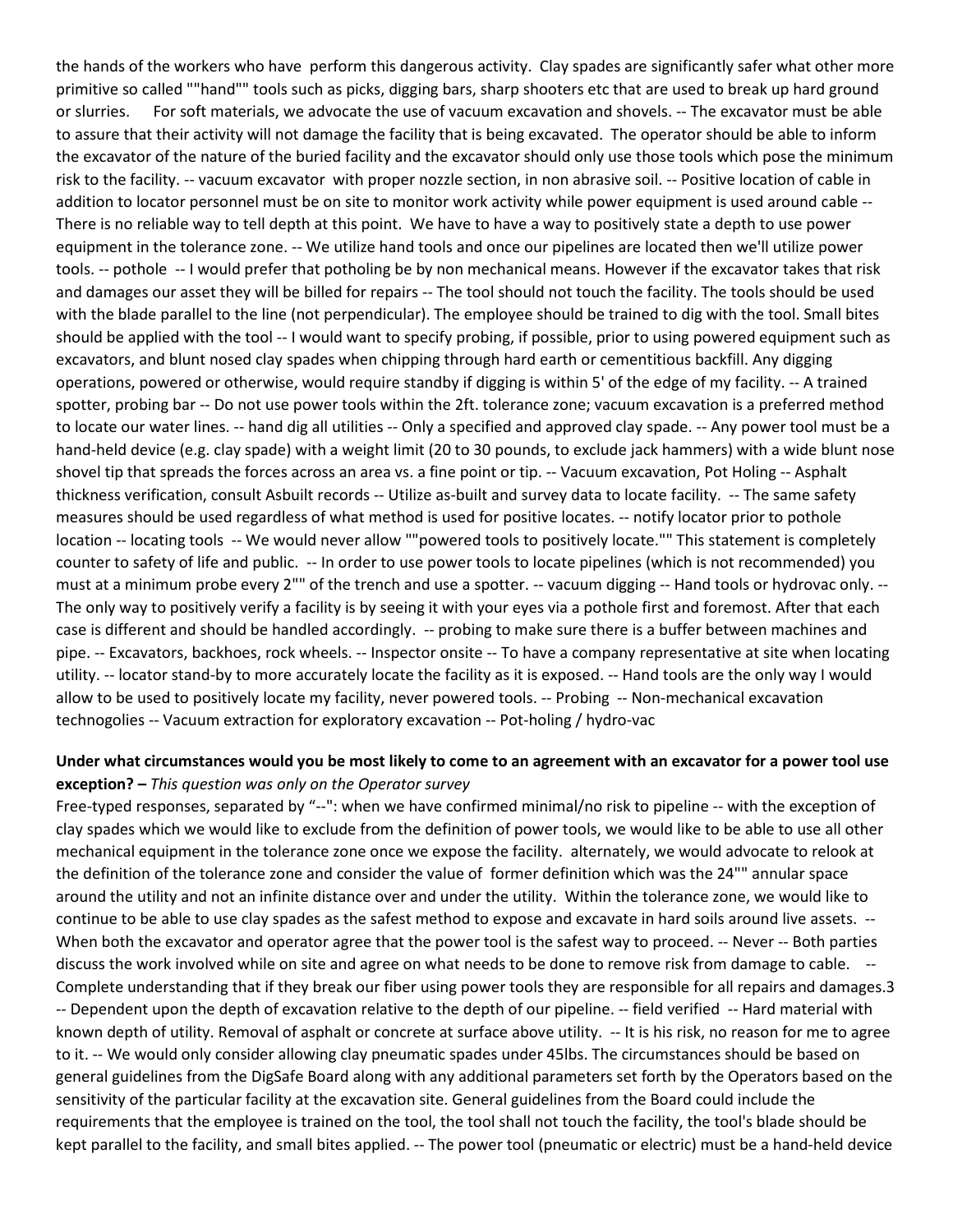(e.g. clay spade) with a weight limit (maximum of 20 to 30 pound), specifically excludes jack hammers. The power tool must have a wide blunt nose shovel tip that spreads the forces across an area vs. a fine point or tip. -- After clearly identifying our utilities, that they have a trained spotter on the ground -- If there was a concrete cap over the water type of clay spade would be allowed. -- The power tool (pneumatic or electric) must be a hand-held device (e.g. clay a wide blunt nose shovel tip that spreads the forces across an area vs. a fine point or tip. -- Proper USA marking, positive conditions, such as slurry or encased facilities. -- pothole location prior to excavating -- if it has not been found then hand dig or vac rig to locate it. then you can stat excavate -- Never. It has been in place a long time and there is no reason to go backwards. Doing so only sends the wrong message that damage prevention efforts are burdensome. -- or out of service pipeline -- none, high profile utilities need to be potholed to verify depth and location. -- Depending on the scope of work but only after having positively verfying said facility. -- Not many. Possibly a clay spade in slurry conditions. -- The 811 notification is sufficient. Exemption agreements should only be issued on a case by case basis, or a categorical exemption for specific equipment (i.e., vacuum equipment). -- Qualified operators and they take resposibility for coating damage. -- Use of vacuum excation only -- after the utility is mark out by the company right of way technician & the utility is located using a hydro vac. -- Proper use of water knife. When locate is reliable. -- Never -- Probe entire excavation prior to using power tools -- If after technical analysis it is determined there is no likelihood that proposed excavation using mechanical power equipment has the potential to impact the integrity of the underground facility. - main. -- never -- Due to the High Voltage contained in our subsurface facilities and the inherent hazards, only a specified spade) with a weight limit (maximum of 20 to 30 pound), specifically excludes jack hammers. The power tool must have indentification -- No agreement, use at your own risk, follow the law -- Hydro or dry vacuum excavation. -- Hard ground Sometimes in order to break through harder ground (2 sac slurry/cement) a clay spade can be used. -- for an abandoned When the exact location, including depth, in the tolerance zone is determined -- Pothole to verify depth

# **zone prior to positive location? –** *This question was only on the Operator survey*  **What do you see as the greatest risks to your facilities posed by the potential use of power tools within the tolerance**

 Free-typed responses, separated by "--": damaging pipeline -- excluding clay spades and vacuum excavation, other personnel, damaged infrastructure, loss of service, loss of essential communications, loss of essential services. -- Fiber Optic Cable cut, network disruption, FCC Reportable outages, 911 services disruption - Life/Safety. -- Using power tools near fiber optic cables greatly increases damage risk. Excavation contractors say they will be careful and always claim they are very good with their tools. They typically say that before the digging starts and have a plethora of excuses after no accurate way to state depth, there is no way they can safely use power tools in the zone. -- There are numerous risks to include damage to the coating, dents, punctures or absolute rupture of a high pressurized asset. -- damage, loss of service -- Over-penetration of power tools causing damage to utility. -- Damage to our facilities -- Damage from power community, first responders, and the Utility workers. Powered operated excavation equipment has the potential to quickly and easily damage buried facilities within seconds of encountering the facility. Whereas hand tools allow the type of attachment to jackhammer attachment (not a clay spade) which can damage pipeline. -- property damage - written in blood"". Then secondly damage to our facilities. -- If the excavator uses the wrong type of power tool, gas powered auger, jack hammer, or the power tool has a tip with a sharp point, these devices would be capable of piercing an uncontrolled gas release. -- Damage to the fiber network causing network outages, having a negative impact on Damage to our facility and damage to public property and/or bodily injury to the public. mechanical equipment can create significant asset damage and associated public safety risks -- Injury to the excavator's the cable has been damaged. Keeping power tools out of the tolerance zone works 100% of the time. -- since we have operated excavation equipment can cause an immediate gas leak resulting in a hazardous environment to workers, the excavator to feel the facility typically without the likelihood of immediately causing damage. -- Excavator uses wrong Damaging a water main or service lateral -- backhoes and directional bores -- Untrained excavator personnel who do not comprehend the hazards of High Voltage Subsurface Facilities, who could become victims of ignorance. ""Rule Books are or severing a plastic natural gas distribution pipe and possibly puncturing a steel gas transmission pipeline, both causing customers, government and civilian -- Dig in, damage to facility without breakage -- Main break, property damage --

 -- Facilities being damaged -- hitting our pipeline of various sizes (36"" to 122"") and various depths, -- people not considering the risk. -- We are most concerned about the public and excavators. Our ""facility"" can be repaired, we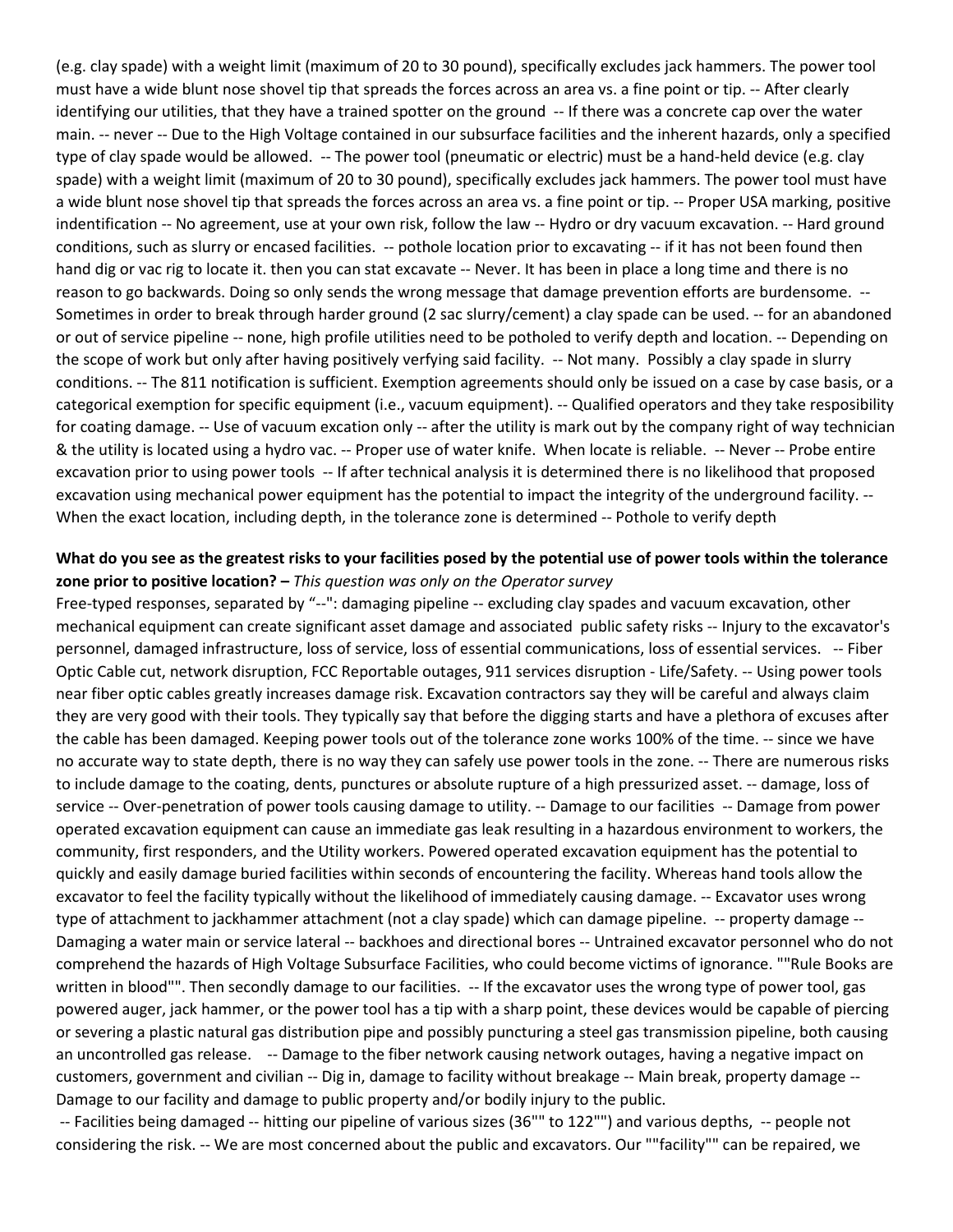can't repair a life lost due to mechanical digging in tolerance zones. -- Contacting a high pressure line with a drill/bore because the line was not positively identified causing an explosion and casualties. -- damaging the coating, creating a external corrosion condition for the future. -- public safety and environmental risk. -- DEATH and or damage to the corrosion and future rupture. -- Facility and property damage coupled with endangering public health and safety. -- Damage -- damage to protective coatings which will fail later at at unexpected and unplanned time. -- Damaging the utility itself or coating. -- Damage to facility. -- Puncturing pipeline resulting in product/vapor release that could result in an immediate danger to life and health. -- pipeline damage -- Potential risks include: competency of machine operator; from jointly approved equipment/method; use of mechanical power equipment without underground facility staff present to observe excavation within tolerance zone. -- Loss of primary containment on a facility strike and unknown damage during excavation that is not reported to the operator -- Line-strike - explosion, leaks. Minor line strike facility and general public. -- Damage to the line or coating causing potential rupture or even damage that leads to unintended tool malfunction; non-compliance with agreed upon excavation plan; use of substitute equipment/method unknown coating damage that could lead to corrosion is not identified.

# **Which of the following describes powered tools you have used in the past within the tolerance zone, prior to positive location of underground facilities?**

 Operators 37 Non-Operators 55  **-30 & 60 lb pneumatic or electric roto hammer, clay spade tipped-** Non-Operators 55 Non-Operators 9 Non-Operators 26 Operators 10 Non-Operators 10 **-Vacuum Truck-**Total 92 Operators 37 Total 92 **-Excavator-Mounted Hydraulic Hammer-**Operators 1 Total 10 -Backhoe or Small Excavator-Operators 5 Total 31 **-Other (see next question)-** Total 20

 **Free-typed "Other" responses, separated by "--":** 

Operators: Hand digging. A marvelous tool! -- None -- To clarify the previous answer, we do not allow 60lb, but utilities locacation or signal -- Only a 30 LBS. pneumatic clay spade. -- Pneumatic/Hydraulic tools have been used to remove the Asphalt section -- hydro excavator -- Hand tools -- Hydro vac & hand shovels 30lb is acceptable. -- We hand dig, if there are no USA marks onthe ground or if there is a question about the

 Non-Operators: Hand tools -- Hand Tools/ Hand Power Tools -- AirSpade -- Hand Tools -- Concrete saw -- Air Knives -- Geophysical locating equipment -- Probe -- SHUVEL -- Vacuum trailer; hand dig – skip

# **In your opinion, what specific powered tools are business critical for working within the tolerance zone, prior to positive location?**

 Operators 38 **-Vacuum Truck-**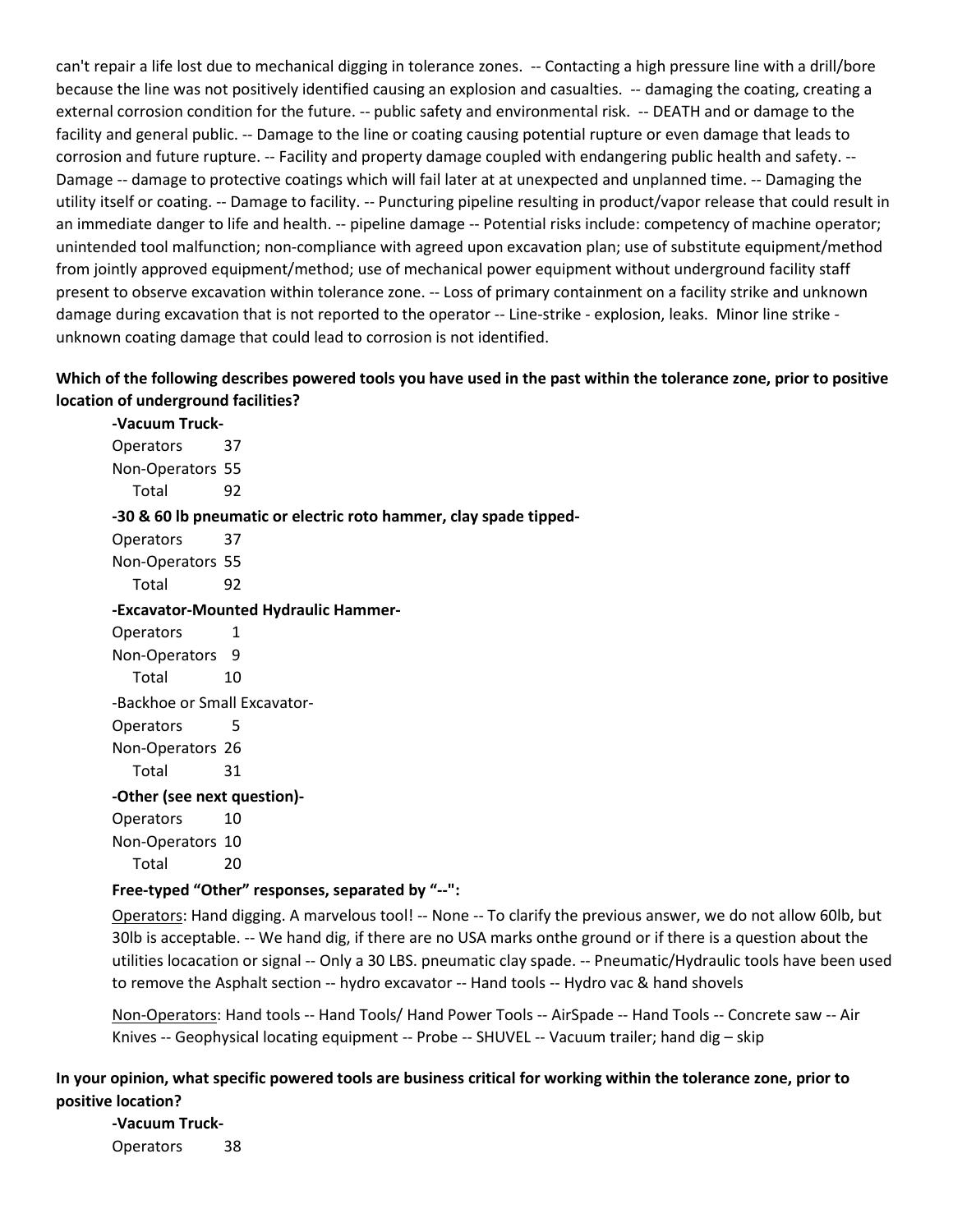Non-Operators 50

Total 88

## **-30 & 60 lb pneumatic or electric roto hammer, clay spade tipped-**

Operators 17 Non-Operators 38 Total 45

# **-Excavator-Mounted Hydraulic Hammer (9k lbs. or less in Type A soil, 2 ft or greater above established depth)-**

Operators 3 Non-Operators 13 Total 16 **-Other (see next question)-** Operators 6 Non-Operators 10

Total 16

# **Free-typed "Other" responses, separated by "--":**

Operators: 15 lb class chipping guns/spades. Power washer. -- None -- Again, per the previous answer, we do not allow 60lb, but 30lb is acceptable -- Vacuum excavation and 30 LBS. clay spades. -- hydro excavator -- Back hoe

Non-Operators: HAnd tools -- Backhoe -- Excavatopr with bucket or backhoe to remove concrete and AC -- Hand Tools/ Hand Power Tools -- Hand Tools -- Most utilities are buried under concrete or asphalt -- Air Knife -- Anything other than vac truck is an extreme risk for loss of lives and property. -- Probe -- HAND TOOLS -- Vacuum trailer – skip

# **What specific powered tools would you like to have the option of using within the tolerance zone, prior to positive location?**

**-30 & 60 lb pneumatic or electric roto hammer, clay spade tipped-**

Operators 17 Non-Operators 43

Total 60

**-Excavator-Mounted Hydraulic Hammer (9k lbs. or less in Type A soil, 2 ft or greater above established depth)-** Operators 7

Non-Operators 10

Total 17

**- Backhoe or Small Excavator (under 55k lbs. with smooth cutting edge, applying probe/dig method in both** 

**Type A & B soils)-** Operators 7 Non-Operators 31 Total 38 **-Other-**Operators 21 Non-Operators 14 Total 35

# **Do you believe it is possible to safely use boring equipment in the tolerance zone, prior to positively locating subsurface facilities?**

Free-typed "Other" responses, separated by "--":

 path and follow with precise instruments the exact location and depth of the bore path.. This would apply for deep utilities. 2- also the same would apply for deep bores which clearly could not come in conflict with each known surface Operators: "none -- yes 1- if we pothole the bore path exactly over the known utility a certain distance below the bore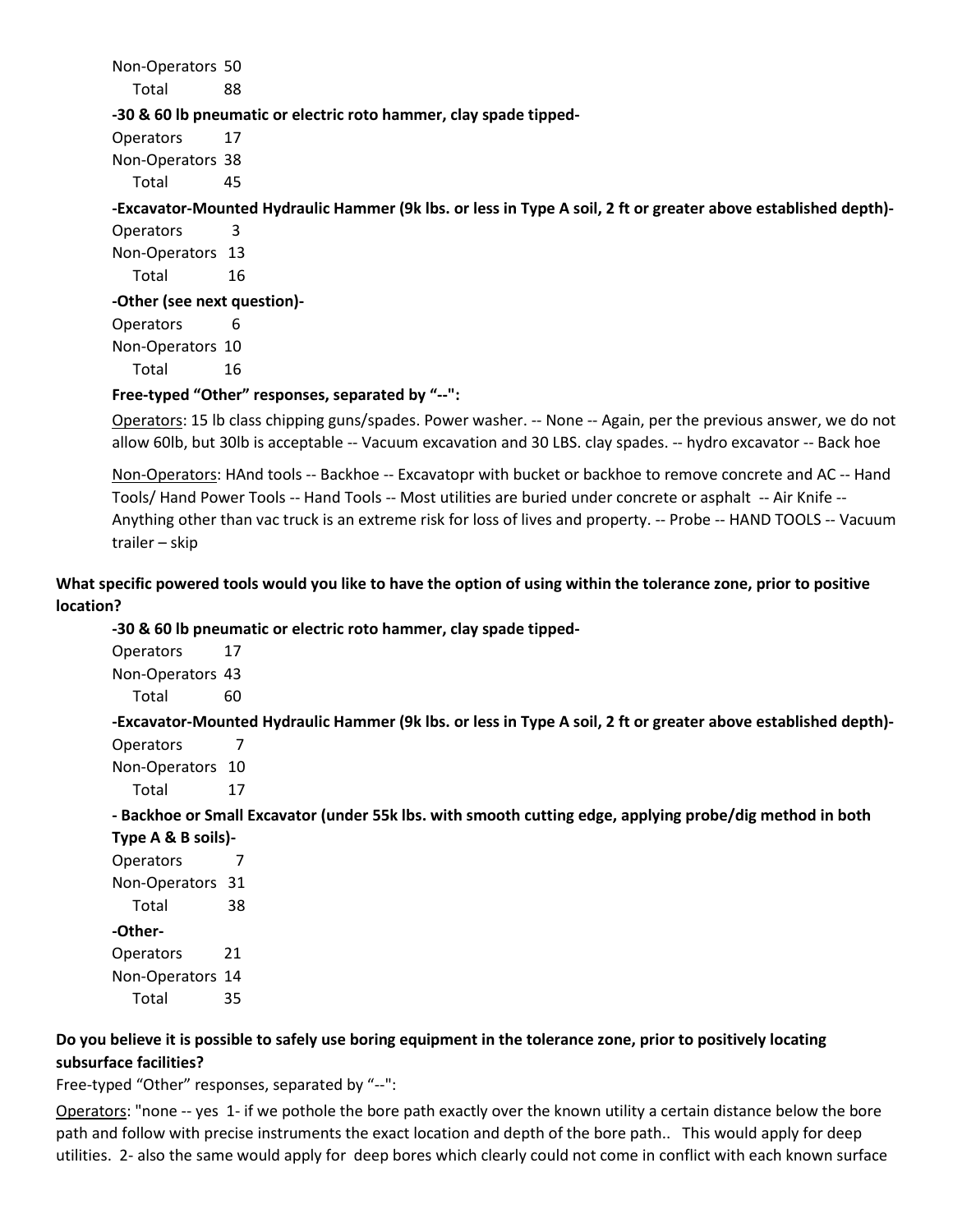the freeway. it would be impossible to hit utilities in this case. -- No -- No, No, and No, -- NO! -- None of those. -- No. -- boring clears the facility. -- YES- assuming the boring (HDD, auger/hammer, microtunnel, etc.) has enough vertical clearance from our facility. The definition of ""reasonable care"" will need to dictate what this is for each boring center of the earth. Logic dictates that if a contractor wants to HDD a conduit 45' beneath my asset, and he/she has proven, either through potholing or through discussions with my asset engineers, that this 45' clearance is based on fact, due diligence, I would not force said contractor to ""hand dig"" 30' deep to determine the ""exact"" location of my facility. Essentially, the question asked here is very tough to answer since many boring operations may occur within the ""tolerance zone"" of a subsurface utility, but many times, these operations will not be ""in conflict"" with said utility. what ""in conflict"" means. -- vacuum excovator -- No -- none -- Again, trained personnel on a 30 LBS. clay spade. -- The question as written is very specific to shallow boring operations. For shallow boring operations, -typically, 3 to 10 feet in depth- I would answer NO. However, for deep boring operations, which can be anywhere from 10' to +100' below the surface my answer is YES. Within Ca Gov Code Section 4216.0, it does not define a safe tolerance zone zone of the subsurface installations. The Boards definition of hand tools is very specific. It does not permit the use of to prevent damaging subsurface installations. What is reasonable care? Section 4216.18 (b) states; The Board shall trenches with the protection of subsurface installations. (1) Subsurface installation is delineated within the tolerance zone but it is not in conflict with the excavation. In our opinion when determining reasonable care, the Board shall also structures that are well out of harm's way, especially if the substructure depth and size has been verified by as-builds Utility Owners, Operators and our Construction contractors when faced with a deep boring project. I ask the Safe Careâ€<sup>®</sup> as required in Section 4216.18, and more specifically when a subsurface installation is delineated within the tolerance zone, but it is clearly not in conflict with the boring. -- NO! -- no -- No -- NO -- Vacuum excavation -- yes provided that proper clearance is used for guidelines prior -- there is always risk in this line of work whether or not this is a safe move forward. -- absolutely not -- hydro excavator -- no -- none -- NO!! ANYONE THAT SAYS YES SHOULD BE FIRED AND RUN OUT OF THE INDUSTRY. this will only get people killed. -- Not by your average contractor. -- No -- No -- no -- Yes it is possible. -- Varies greatly -- None -- NO -- Yes. Under certain circumstances boring equipment can be used. The depth and location of underground facility in relation to proposed boring depth/profile is critical. Safety factors and buffers must be in place to assure there is no potential to impact the integrity of the underground facility. -- vacuum extractor -- NO" utilites. in Many instances it would impossible to have a dig in because the distances are large between know utilities and bores. e.g. we are boring 30' deep under a freeway and some utilities are at 5' to 10' deep at most in and around no -- No -- None -- No. The boring activity should never cross an facility without the facility being exposed to confirm the technology. As it stands, the ""tolerance zone"" is defined with no depth limit i.e., the tolerance zone extends to the it is completely safe to proceed. This excavation (boring operation) would NOT be in conflict with my utility. The converse can be true: if my asset if very deep, say 25'-30' deep, and a contractor would like to bore above it, with proper The board, with support of public stakeholders, will need to establish what reasonable care is and possibly determine beneath a Subsurface installation. Section 4216.4 (a) (1) states; If an excavation is within the tolerance zone of a subsurface installation, the excavator shall determine the exact location of the subsurface installations in conflict with the excavation using hand tools before using any power-driven excavation or boring equipment within the tolerance survey instruments or physical access into manholes to determine the size and depth of a subsurface installations or for positively locating subsurface facilities. Section 4216.4 (a)(1) states; In all cases the excavator shall use reasonable care develop a standard or set of standards relevant to safety practices in excavating around subsurface installations; b) What constitutes reasonable care, as required by paragraph (1) of subdivision (a) of Section 4216.4, in using hand tools around subsurface installations within the tolerance zone, considering the need to balance worker safety in consider deep non-traditional construction methods and should exclude the need to hand excavate to locate utility and/or manhole access and elevation surveys. As currently written 4216 presents some real-life safety concerns for Excavation Board to; • clarify the safe tolerance zone beneath a subsurface installation, define "Reasonable something is daylighted. you should always daylight before boring -- Absolutely not and it's concerning others believe

Non-Operators: Yes, if we have an idea of the utility location & depth. -- no -- No -- yes -- Only if there could be a reasonable argument a safe zone was likely. example Boring 70' deep where we are crossing a CNG distribution line with services attached . There is virtually no chance a distribution line with service feeding business or homes deeper than 15'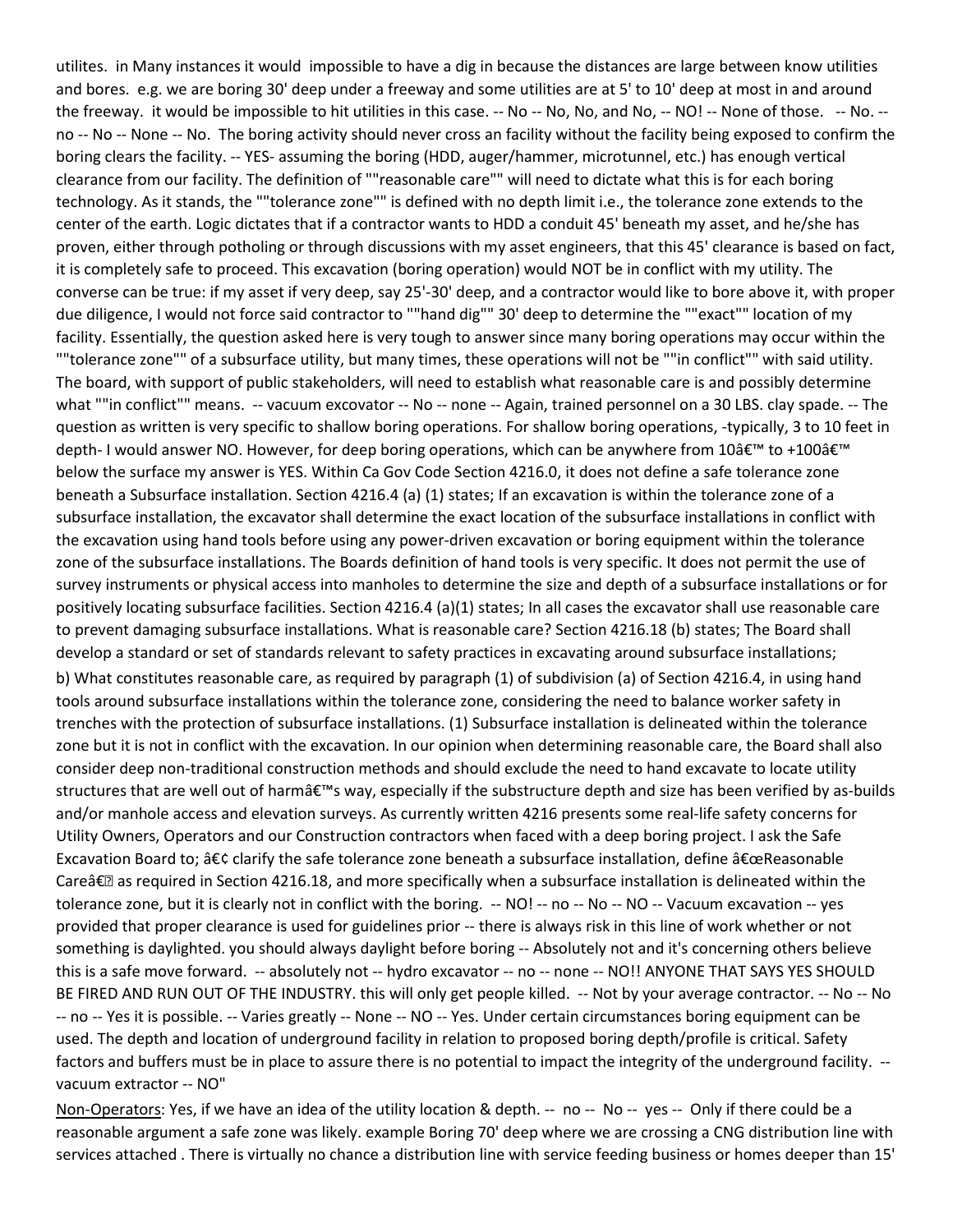could be set with a clause for exceptions as needed. -- No -- Vacuum Truck -- no -- no -- no -- no -- Yes -- No -- yes - - In my industry role, we do not perform our own boring activities. however, existing bored lines vary greatly in depth and positive location should be performed prior to boring around subsurface facilities -- Hand Power Tools -- Undecided -- no -- No opinion. Not familiar with this work -- Yes -- no -- Maybe -- Vacuum truck / trailer -- Yes -- No - - No -- Yes ,Boring under services -- yes -- NO -- No -- Yes -- NO -- No -- No comment. -- No -- no -- No -- no -- Yes, since the tolerance zone doesn't establish a vertical requirement. Horizontal bores and horizontal drills that are 10 or more feet away from asbuilt information should not require positive location. The method is being used to prevent positive exposure of assets (railroad crossings, water ways, state highways). -- absolutely not! gps on boring tools isn't perfect and can fail. -- No -- No -- No -- Hand tools, hydro vacs and air vacs are the safest tools to excavate within the tolerance zone. -- no -- None. Way to dangerous -- No -- No -- HAND TOOLS -- no -- No -- Sometimes case by case -- No -- I don't know. We have never performed this type of work. , if we were boring 70' deep you would be safe to assume a minimum 0f 55' separation is likely. Potholing the distribution line damages roadways, disrupts traffic, and adds expense to the project. I think some safe tolerance zones environmental and public impacts. When designed properly and using the appropriate amount of clearance any exposing of pipelines is only adding to the impacts the owner was required to avoid. Some locates will not allow for

#### **In your experience, what soil conditions require powered tools to positively locate subsurface facilities?**

Free-typed "Other" responses, separated by "--":

Operators: clay, slurry or other very hard subsurface -- slurry, hard pan, hard clay, concrete, or any materials that cannot be excavated with a reasonable of effort with a hand shovel or vacuum excavation methods. Picks, digging bars, sharp and are not the safest to use around live assets. -- Excess depth, cemented soils, rocky soils, extremely unstable soils -- None -- Doesn't matter what the soil composition is. There can be no power tools in the tolerance zone unless agreed conditions. -- Asphalt, cement -- boring, drilling, -- Hard or dense soils. Removal of surface improvements such as concrete and asphalt. Deep utilities. -- None -- Road base, clay, slurry, other hard soils where a shovel does not work -- Rocky, clayey backfill can hinder hand-dig operations and require power tools. We've found that pickaxes and digging bars are often used, but these tools can cause serious damage to plastic or thin wall steel pipes. Clay Spades are the most efficient and safest method of digging through hard soil. Additionally, many trenchlines are backfilled with 2-sack slurry or popcorn slurry that is often too hard to hand-dig through, and occasionally (North Bay Area Especially), Cal Trans would require cementitious backfill on state roads or pour 1' or more roadbed slabs, which obviously cannot be hand-dug through. -- Class A soil -- slury and CTB -- Decomposed granite and (CLSM) Controlled Low Strength Material which is slurry back fill. -- Hard-pan, hard clays, slurry back-fills -- All soil requires a vacuum truck. The Vacuum truck is the only power tool that can be used on top of or near the fiber optic cable. -- type A, type B & some type C -- I don't believe any require it, they just make the process much faster -- Undisturbed hard pan soil. -- Clay, clay loam, rock -- all - - hard pan, rock, wet clay, shall, poor back fill -- 2 sac slurry/cement -- cobble or rock -- none -- NONE, there is always a way to pothole using air or water vaccuum trucks.' -- Maybe slurry -- Clay, compacted silt, road base. -- Hard rock or slurry -- This is on a case by case basis since numerous factors must be considered (weather/location/recent activity) - shooters or other so called ""hand tools"" have uncontrolled energy, uncontrolled penetration, uncontrolled positioning upon by the local locator personnel and the excavating contractor. -- All soil can give false readings depending on concrete -- Hard rock -- when your backfill material consist of cement -- clay -- Slurry -- Type A, One Sac and two Sac all -- Heavy base, 2 sack

Non-Operators: Clay soils, concrete treated bases, AC/PCC that might exist underground. -- Compacted AB or Lime treated AB or soil -- BOTH A & B SOILS -- Hard compacted soils -- Hard clay, rocky ground, road base, concrete slurry, dry baked compact ground, caliche. -- Road base, 1 Sac or greater Slurry, some cemented gravels -- sandy, clay, rocky -- hard soil, rock, pavements -- Hard or compacted soil, Rock, Thick Clay. Anything that would otherwise require uncontrolled force to break the ground such as, digging bars or pickaxes. -- hard -- CDF, hardpan, clay -- B & C -- All except for Sand -- concrete, AC, slurry backfill -- rock/rocky, clays -- Slurry, Minor Concrete, Major (Structural) Concrete, Hard Clay, Cementious soils, Clay -- Type A & B soils, Locations where surface improvements have been constructed above the utility -- hard clay strata, compacted engineered fill -- Hard Soils, concrete/slurry backfill materials -- hardpan or rocky conditions -- hard material. slurry/concrete -- Hard Pan and soils covered by hardscapes -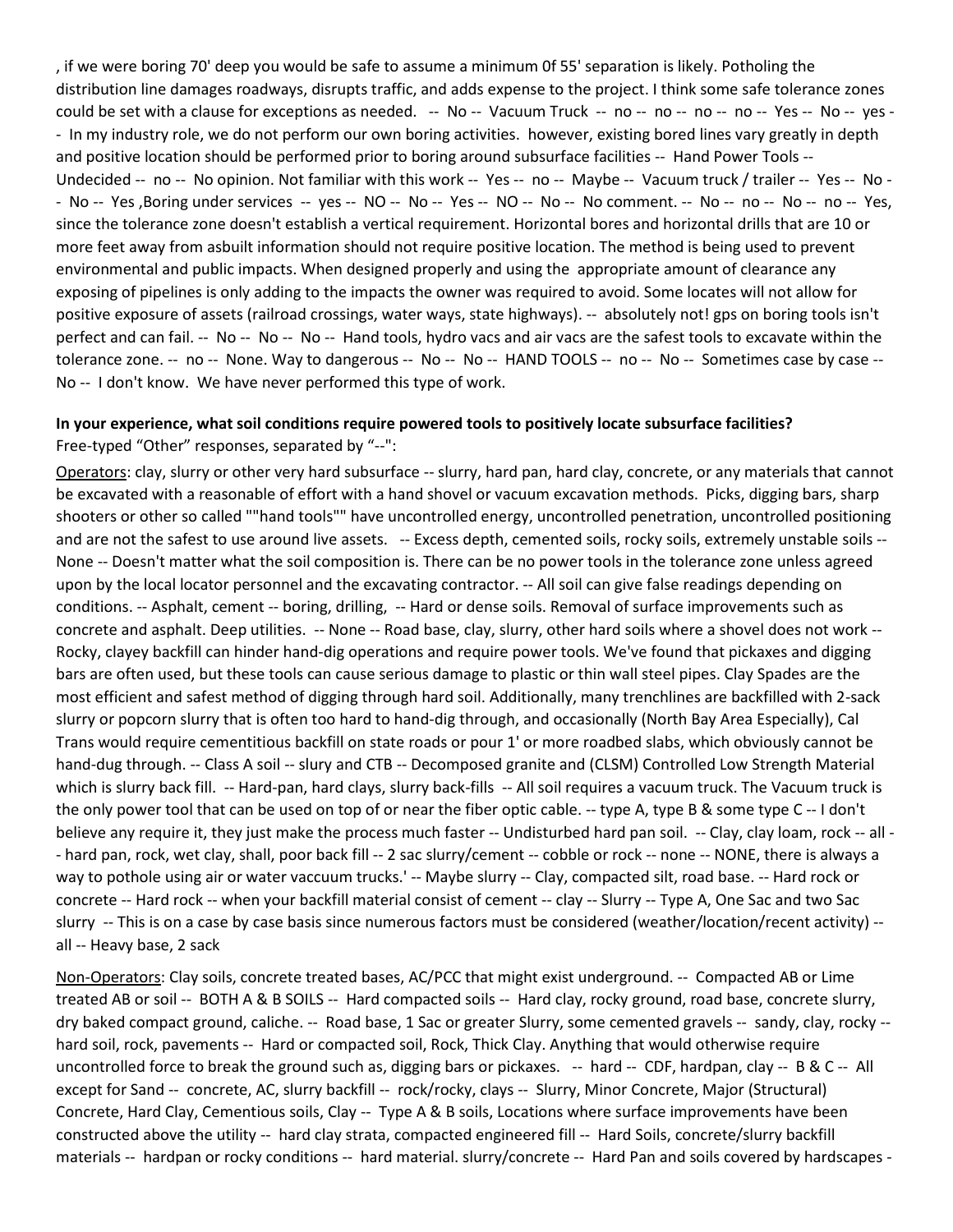- hardpan, CLSM/slurry used in prior utility installation -- none -- Lime Treated Soils, Cement Treated Aggregate Bases, Hard Native Dry Clay Soils, Rocky conditions. -- Hard clay -- A and B -- Hard ground that cannot be dug by hand -- All -- A, B & C -- Hard soil -- All. The tools help loosen the soil quickly and efficiently while reducing body fatigue as opposed to a shovel or other hand tools. -- Type A, Some Type B. Any hard or difficult soil to excavate by hand. -- Class A -- hard clay -- Hard, compacted soils, usually because it's under a roadway or has nor been disturbed on decades. Also, soils around tree roots -- Rocky soil conditions, and/or deeper locations that would put hand-digging laborers at risk for cave- ins -- harder soils and slurries. -- when dealing with base, or concrete type of materials. -- Hard Pan, Plow Pan, Clay, Slurry Back Fill, Merton, Caliche, Cemented Aggregates, etc. -- Type A soils like Dense Clays and hard pan. -- Extremely dry soils, Hard clay, Flow fill, Extremely rocky -- 2sac slurry, concrete, asphalt. Anything harder than 1sac slurry. -- hard soils and rock -- Hard packed clay. -- 1 and 2 sac slurry, hard clay, rocky soil. -- Asphalt, concrete & slurry -- HAND TOOLS -- slurry -- Vacuum excavation is primary method in all soil types. -- A & B -- A and B -- Hard pan and densely compacted soils, aggregate bases, lime and cement treated soils.

# **In your experience, are there any soil conditions where powered tools cannot, under any circumstances, be safely used to positively locate subsurface facilities? If yes, please describe...**

#### Free-typed "Other" responses, separated by "--":

 excavation, other mechanical equipment should not be used within 24" of the pipe in all directions. As stated above this implies a tolerance zone of 24" around the pipe. using proper probe and scrape, this safe distance could be maintained. spade to excavate, and a subsurface utility is encased within this backfill, I am not aware of a safe way to positively locate a subsurface utility. -- No -- rock -- Yes, untrained personnel who would use "a bigger hammer (60 LBS. )" as they say to break through subsurface concrete. We encase in concrete. -- No -- The only power tool that can be used on top safe -- No -- Loamy sand & gravel, are examples of soil conditions that power tools should not be used. The tools tend to contact with. -- sand -- All -- Power tools should never be used to locate pipelines -- no -- no -- NO -- They should never distance from the utility you must use hand tools. This safe distance should be identified in your companies excavation manual. -- concrete slurry -- Within tolerance zone no powered tools are safe to locate facilities – No Operators: Where there is local interference causing the location to be in question -- excluding clay spades and vacuum -- No -- All soil types -- There is no safe way to positively locate with power tools that will not result in damage to utilites. -- no -- No -- Should always use non mechanical means to avoid damage -- If cementitious backfill is too hard for a clay of or near the fiber optic cable is the vacuum truck. This applies to all soils. -- Yes, Type A , Solid Rock -- No, Vac-exv is bit in deeper than harder soils making it difficult to control the tool and/or feel any substructures before it comes into be used. -- Slurry backfill. -- to safely locate subsurface facilities you must probe the utility. Once you have a certain

 utility. -- No -- N/A -- no -- No, however experience and training with the tool is necessary for the tool operator. -- there is always a risk -- rock, compacted treated base -- NO. Propper use of power tools is safe. -- soft -- no -- Sugar sand -- When digging through concrete AC and Slurry backfill -- sand, pea gravels. Vacuum equipment could be used to locate utilities in sand and pea gravel soils. -- No -- No -- dry sand -- The only situation where utilities can be very brittle is old ACP pipe (Asbestos Concrete). We have found using the correct tools to help locate utilities is safer. -- Sand -- no -- Only when the locator is not confident in his marks. -- Very tightly packed soil with rocks included. -- no -- no -- rock, it is difficult to differentiate between feeling the pressure up against a utility vs. against a rock or hard debris. -- no -- no -- No -- None -- No -- No -- NO -- No. -- No -- Not sure what soil condition would prohibit using powered tools!? -- In most soil conditions, positive location would be safer if done with hand tools. -- it shouldn't be allowed period. the danger is too high. spending an extra day hand digging is worth employees lifes -- Soft soil conditions such as sand, etc. -- No. In softer Type C and some Type B soils which can be probed will allow more powered tools since you can clear two feet above the facility -- any soil condition is not safe to use powered tools to positively locate subsurface facilities. -- Soft or loose soils -- All. Only one that I think is acceptable is a Vac truck -- Sandy or zero sac slurry. Pipelines should be probed in these soil types to avoid and prevent pipeline damage. -- Sand, loam & clay -- ALL -- Any. This practice is dangerous regardless of soil type. -- Slurry backfill -- Case by Case but you don't have to use power tools on most C class -- No -- Wet, muddy soils Non-Operator: Sandy soils, usually it a soft soil condition. No use of excavators except if it is known the depth of the Yes. Certain soils make it difficult to ascertain what an operator is feeling while digging. Such as when digging through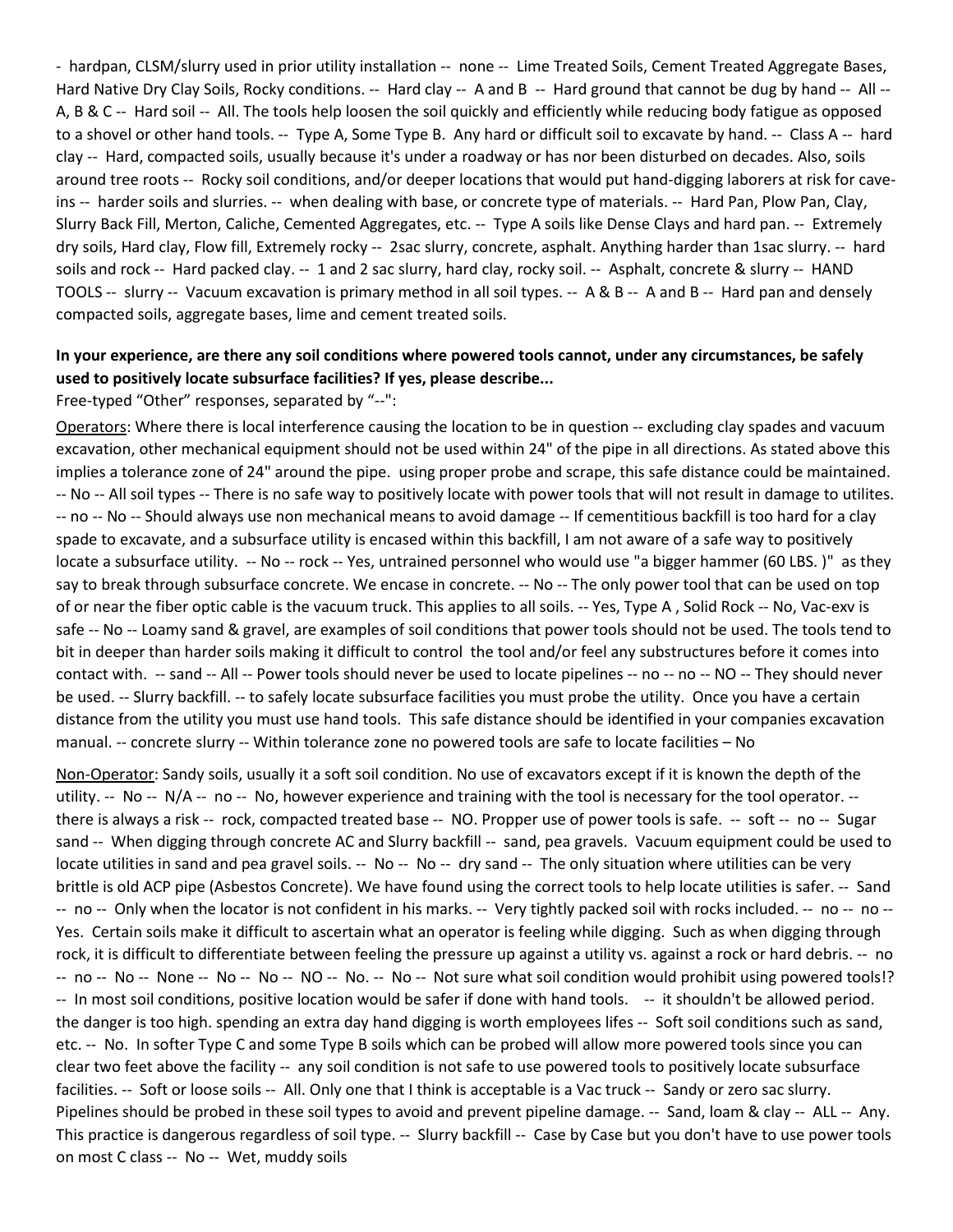**Are there situations where you have used or would like to use powered tools to positively locate, irrespective of soil type?** 

| Operators:     | 21 YES   19 NO |  |
|----------------|----------------|--|
| Non-Operators: | 44 YES   12 NO |  |

#### **Please explain your answer re use powered tools to positively locate, irrespective of soil type.**

Free-typed "Other" responses, separated by "--":

 means to expose live assets in hard soils -- Soil type always determines the tool to be used. -- Hand dig to positively productive than hand methods. -- non mechanical means only -- We would use clay spades for excavation around our excavation, which puts them at risk unnecessarily. Vacuum excavation is a very efficient and safe method of locating subsurface utilities and puts minimum risk on our working men and women. There are instances, obviously, where distance from a subsurface utility) is an efficient and proven method of digging down to a subsurface utility before hand digging becomes necessary. -- no power tools should be use to locate any su surface installation -- The answer is still no, even though a good backhoe operator can feel the majority of subs if they ""peel dig"", it is still not a safe practice. -- the soil. If this is allowed, it should be done with the utility owner present. -- The only tools we would use in these situations would be a vacuum or clay spade -- if I can hand dig or vac to daylight I will, but when your dealing with hard If the pipeline operation was shut down to eliminate the potential harm to personnel. -- Using anything power to identify a facility is the most absurd thing i have ever heard. -- Vacuum equipment -- To dangerous around active gas -- depth over 8' -- Depth greater than 10' after being verified with probe. Lines located under asphalt would use Operators: in all cases, clay spades should always be allowed within the tolerance zone as the least damaging and safest locate -- Vacuum Truck, or hand digging -- clay -- General use of light power tools to locate utilities is more effective and Company owned facilities and any other Operator's utilities that allows it. -- Hand digging puts men and women in an vacuum excavation doesn't make sense or isn't possible. In these cases, probing and scraping (outside of a certain Hard-pan, heavy/firm clays, slurry back-fills -- Vacuum truck. -- Excavating in Type C, Sandy Soil -- Vac-exv -- In hard pan soil where a utility has been installed through boring, it may be useful to be able to use a pavement breaker to loosen pan or clay rock or shall you have to you power tools to get the job done -- we consider hydro excavators power tools - lines -- There are cases where infrastructure is located in hard rock that requires use of powered equipment to uncover infrastruture. -- when you backfill material is made up of cement -- hard clay, concrete slurry encapsulate, low road bed. backhoe to remove base

Non-Operators: "Yes, most definitely on hard soil conditions. It is very labor extensive and time consuming to just use excavators are good to remove dirt for exposure. -- When the soil is of a compressive strength of 1.5 tons per sq. foot or more -- PRIMARILY WORK IN CLASS C SOILS, SO POSITIVE LOCATION TYPICALLY DONE BY HAND OR VACUUM -- A spade hand tools. It would be good to use power tools in soft soils only if we knew an idea of the depth of the pipe. Mini has a fairly wide blunt end that wants to bounce off an obstruction instead of cut or penetrate. It will vibrate, penetrate and separate the earth but is does not work to cut or penetrate even plastic.

 If we don't use a spade our choice is a digging bar or a pick to penetrate and break the earth up. Most all of the Digging Bars and Picks develop a very sharp point. A combination of the point on the tool and the velocity of the swing a person has to use it is far more likely to damage or rupture any utility that is either know or unknown that you may encounter. With in excess of 35 years in the industry with vast experience with hand digging activity it is my opinion that a 60 pound spade with the proper blade attached is a safer alternative to picks and digging bars. -- Very hard ground, and slurry -- yes, when raw sewage is coming out of the pipe into the ground or surface waters -- hard soil or rock -- Hard or compacted soil, Rock, Thick Clay. Anything that would otherwise require uncontrolled force to break the ground such as, digging bars or pickaxes. -- If using tool correctly you can safely find the utility without damaging it -- Deeper utilities -- soil type is going to dictate where power tools (clay spade, 30-60# hammer) are appropriate. -- Some situations are impossible to use hand tools or vacuum trucks alone to successfully locate utilities -- Hand dig over the locate mark, then use an excavator to remove surrounding material that falls in to hand dug hole. -- There are many situations where hand operated power tools are the only productive way to remove material while also protecting the utility. -- In Lime treated soils, it is near impossible to hand dig without the use of a jackhammer or clay spade. -- hard clay -- Digging around slurry -- Hard ground conditions -- Spader -- Without the use of electric clay spades we are left with picks and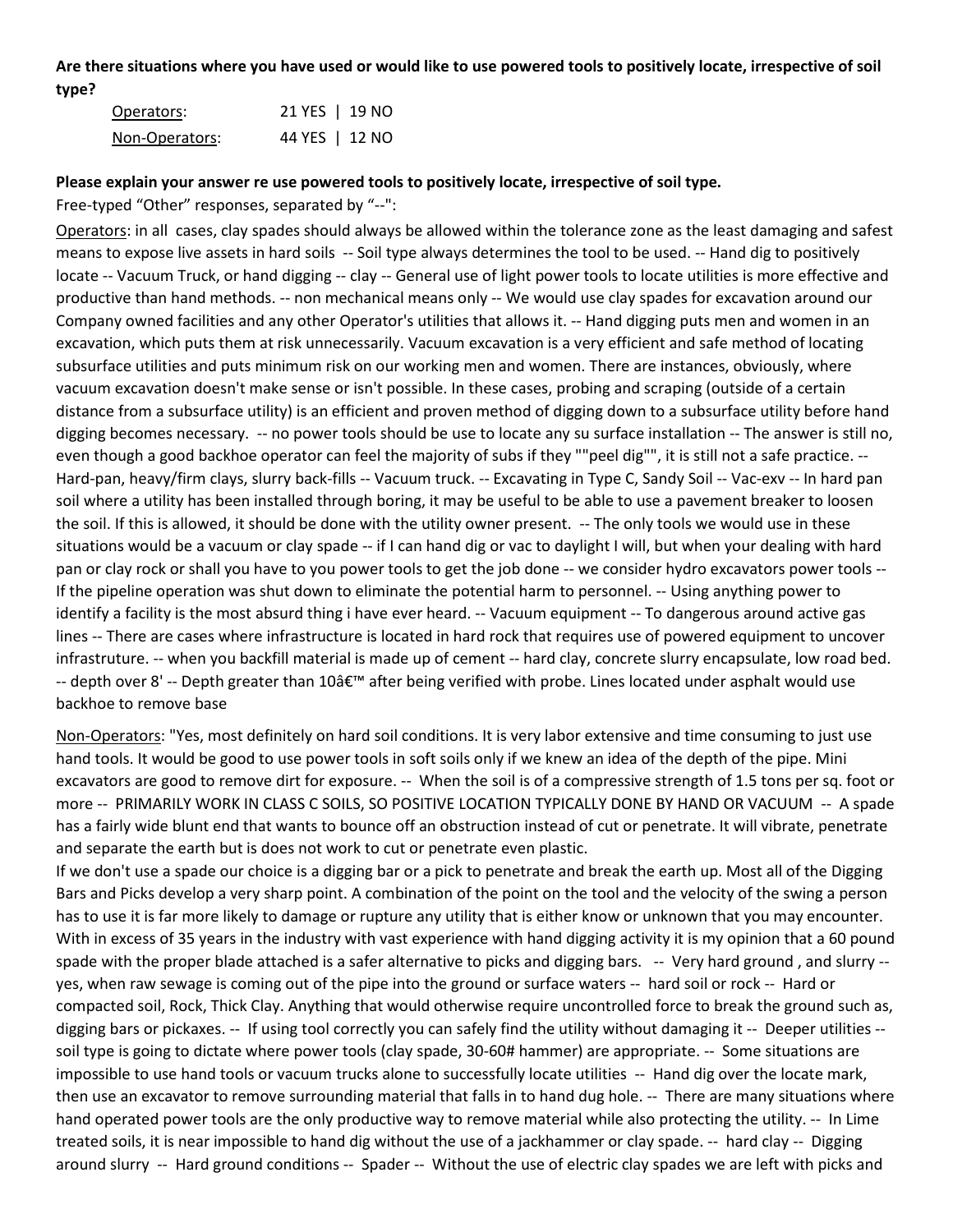shovels to excavate hard ground. The chance of damaging an existing facility with a pick or high force on a shovel is 5000000% higher than using a controlled clay spade. -- When performed properly, power tools can help in safely locating utilities. Power equipment can remove hard soils with more controlled force than swinging of hand tools to remove soil. -- We have used vacuum excavation successfully without causing any damage to facilities -- Around tree roots -- Deep, and very deep hand-digging carries risks (over-exertion, etc.) when the proposed excavation is relatively shallow...Utilities should be installed in a way that can ascertain depth more accurately such that the tolerance zone can be 2' vertically as well. -- only hydro vacs should be allowed -- When potholing a utility where the soil conditions allow the use of a non-conductive probe and mechanical excavator. Probe 2 feet excavate 1 etc. -- Powered tools in Type A create a hazard like digging bars which can be more dangerous that other powered tools. Denser type B soils can generally be probed and scraped. Many type C soils do not require powered tools. -- Many years ago -- All exposures have been safely done via hydo/air vac trucks, and or hand tools. Powered tools are NOT a necessity for positive location of subsurface facilities. -- Would not use a powered tool unless necessary over hand digging -- I always like to verify our pipelines via probe before using powered tools because powered tools could potentially damage the pipeline. -- Power tools can damage the pipe. -- Any movement within tolerance is unsafe for people, environment,,, -- Power tools over a trench where a line is ruptured due to this. -- Vacuum truck -- Where there is water in the hole or unsafe conditions -- 30lb to 60lb electric or pneumatic breakers with a unsharpened chisel tip are more often safer to dig with than a pointed hand shovel or digging bar, which is what is used when only hand tools are required. We have had soils. -- Deep excavations" soil is necessary because the material is too dense to realistically get through with hand tools or the hand tools needed should not be used to expose pipelines. There is too high a risk for damage to the pipe and I don't want to be standing multiple incidents of punching through a utility with a hand digging bar while trying to locate the utility in hard to dig

# **Have you observed incidents where powered tools being used within the tolerance zone resulted in damage to subsurface facilities? If yes, please describe...**

#### Free-typed "Other" responses, separated by "--":

Operators: yes, clay spades chipping coating; teeth from excavators hitting pipeline; hydro vacs with pressure too high tracked or wheeled excavators, backhoes, dozers. Additionally I have personally witnessed damage from vacuum excavators where an air and/or water lance was used where direct buried cable was in abrasive soil. The lance cut the sheath of the cable as easily as a shear. -- Yes, Cable cuts, damaged sheaths which were undetected, later causing electrolysis, and sheath faults. -- Yes. Backhoe, trackhoe, compactors, saws, scrapers, loaders -- Yes many times . -- Yes, damage to coating, dents and scratches to pipeline. -- yes -- Yes, point used on chipping gun rather than chisel or spade, jackhammers and backhoes breaking pipes, -- Boring contractors damage facilities when boring without exposing the seen damage that has occurred while using a backhoe, large auger, hydraulic mole, pavement breaker, clay spade, and where natural gas distribution lines were HDD'ed through sewer and storm drain lines. -- Yes, that is why we not longer - Yes, backhoe, Auger, D-bore, Chipping gun, Pavement breaker, -- No -- Not since the tolerance zone was defined. -- MWD Rialto Feeder 120"" , MWD Orange County Feeder 36"" -- no -- Yes, when contractors think the lines are deeper than the areas they are working and don't call 811. -- Yes, it happens all the time. Excavators digging without a dig alert or not having an ossilating tip damage coating -- yes, we have records of multiple dig ins caused by excavator buckets but we have significantly more dig-ins caused by so called ""hand tools"". Shovels, picks, digging bars, post hole diggers, etc -- Yes, I have seen the damage from 60# pneumatic hammers with clay spades, from pavement breakers, from over-penetrated soil and damaged coating on utility. Did not damage utility pipe or encasement, only surface coating. - marked facility and also when they don't leave the excavation open to verify their bore is clear of the potholed facility. Backhoes frequently damage facilities because the excavator assumes the marked facility is at a certain depth. This is true for all machine powered excavation equipment except vacuum equipment. -- You must still be careful -- Yes, I have jack hammer. -- yes ..hit line with excavator and backhoes -- I have stopped workers when I was a foremen from such behavior. Or only after the fact, either a miss marked sub, or personnel lacking training using poor judgement from findings in an investigation. -- Yes. Shallow boring when the subsurface facility was not day-lighted, e.g. cross bores allow power tool digging on top of or near the fiber optic cable. -- Yes, hit a concrete water line in Type A solid rock soil or using power tools within the tolerance zone -- Yes -- yes, the utility was not potholed to verify the exact location and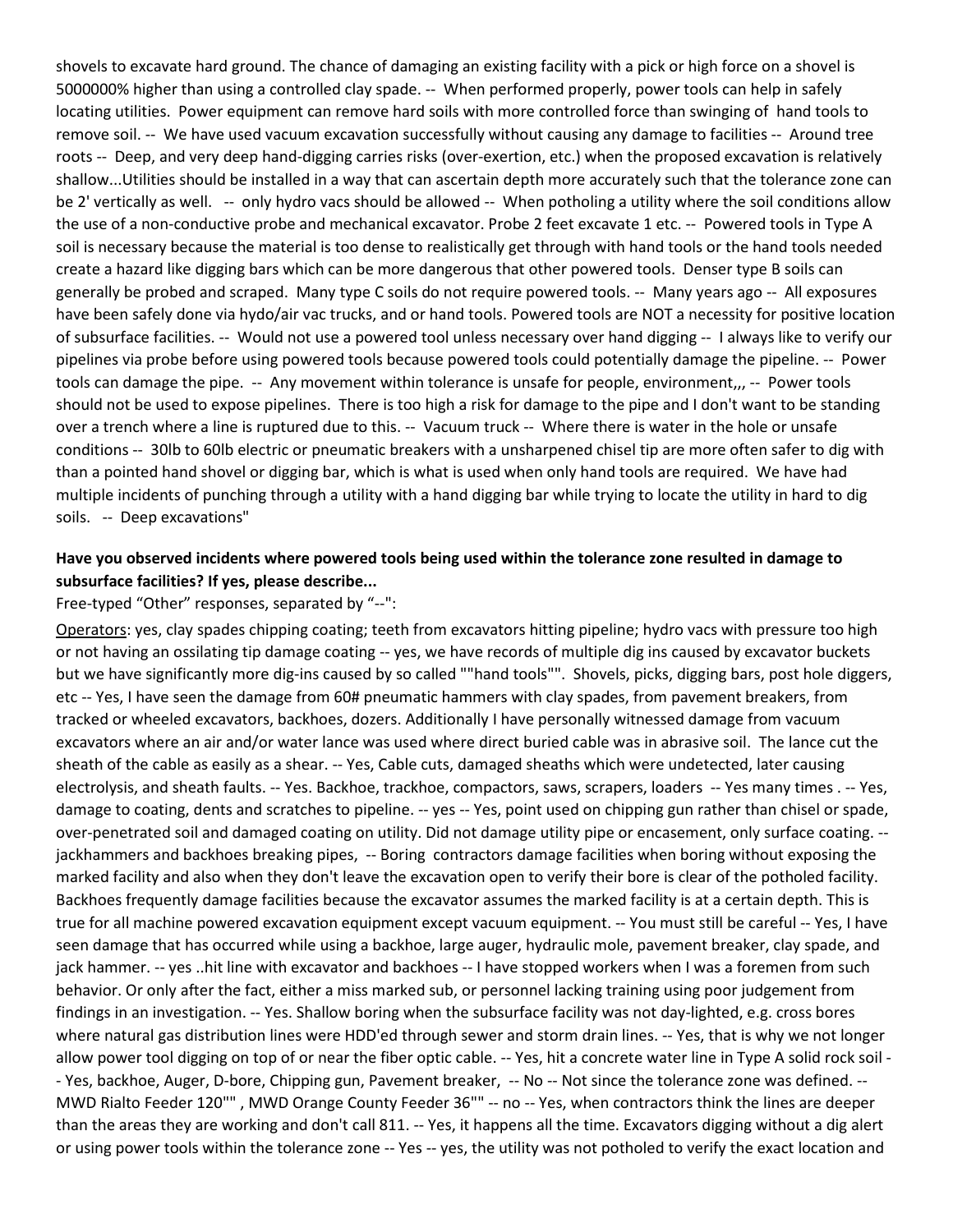facilities, which is very close to puncturing facility. This also calls for a coating repair which could delay progression of gas was released into the atmosphere creating a hazardous situation. -- no -- Yes. I have seen backhoes do significant damage to a pipeline because it was shallower than they ""thought."" -- Yes, backhoes damaging utilities. -- Yes -- no - no -- yes, removal of concrete caps -- Many cases I have seen coating damage while using powered tools to locate project by hours. -- backhoe hit an unknown large rock and bounced it's bucket into a facility causing a leak -- Backhoe struck gas line after digging deeper than the utility gave permission to. Boring machine pulled off course and struck parallel utility.

Non-Operators: No. -- Yes, Have had one of our facilities damaged by another utility using a small truck mounted excavator -- yes -- 35 years ago I did see and inexperienced laborer manage to spade through a 5/8"" polyethylene gas service that he did not know was in the vicinity he was digging in. After the fact even he admitted that he had been at a loss to explain why it had been to tough to get through the ground at that location. However I have seen dozens more 5/8"" poly lines cut with shovels that with spades. -- Yes, I have seen careless people damage facilities -- yes. -- no -- I have seen clay spades damage coating on steel pipe. I have also seen a digging bar punch a hole in a steel line. -- no -- Yes, the tool was not being used correctly and proper dig methods were not being applied -- Yes. Excavator lifted huge chunk of slurry that had a 1/2"" gas line encased in it. -- no -- Yes. -- No -- no -- No -- no -- yes -- Yes. Incorrectly marked utilities. Utilities attached to hardscape being removed (utilities that were placed too shallow). -- No -- No -- no -- Yes, Clay spades, jack hammers and even shovel tips have penetrated utility casings / piping. -- yes, damage to Plastic services -- Yes but the damage was very minor -- yes -- None -- No -- Yes, an excavator bucket hitting an exposed line -- The backhoe ripped apart a phone cable. -- Yes, excavator buckets improperly applied. -- Yes, I have seen damage caused by using a backhoe, hydraulic mole, pavement breaker, auger, and jackhammer. -- yes -- Yes. Lack of caution -- yes...typically, powered tools encounter old, abandoned stub-ups, disconnected laterals, piping that was installed shallower to go over another utility, etc. Occasionally, sidewalk and street removal operations involves utilities immediately underneath them...but sidewalk and street cannot be removed with hand tools. -- I have observed accidents with both hand tools and power tools. Power tools are less likely to damage the pipe and pipe coating than a hand tool. Brittle AC pipe will be damaged with both methods if not careful. -- yes, backhoe scratches on stl pipe. -- Yes, Concrete based and/or encased utilities -- Yes. Direct buried lines in dense soil can be damaged with any tool some powered tools. -- Yes. The backhoe operator made a miscalculation -- Yes. Crew used clay spades with pneumatic power to trench across facilities and removed coating and damaged pipeline. Result was shut down of job, cut out and replacing of pipe. Luckily no injuries occurred on the job. -- Can damage small plastic lines with a shovel or jackhammer with spade. -- Yes, Crew working without KM rep onsite and used backhoe. They hit our line a number of times which resulted in temporary shut down. -- Yes. There have been instances where clay spades, backhoes, and even shovels have damaged either the coating of a pipeline or damaged the actual utility it struck. -- Erroneously marked utility lines. -- Yes, damage to coating, gouging pipe and dents. -- NO -- yes. using clay spades to cut through base has resulted in dents to pipes that can lead to bigger problems down the road. -- Yes. Backhoes damaging utilities. -- no -- I have seen hydraulic equipment (backhoes, excavators, etc) damage utilities many time, but not smaller electric hand tools. -- Yes, powered or not. You cannot see the facility until your into it and a shovel will break a communication line quicker than when power tools were not used carefully.

# **What do you see as the risks of being restricted to hand tool use within the tolerance zone, prior to positive location of subsurface facilities?**

 Non-Operators 41 Operators 15 Non-Operators 35  **-Inability to get the job done--Increased project time-**Operators 20 Total 61 **-Increased worker injury-**Total 50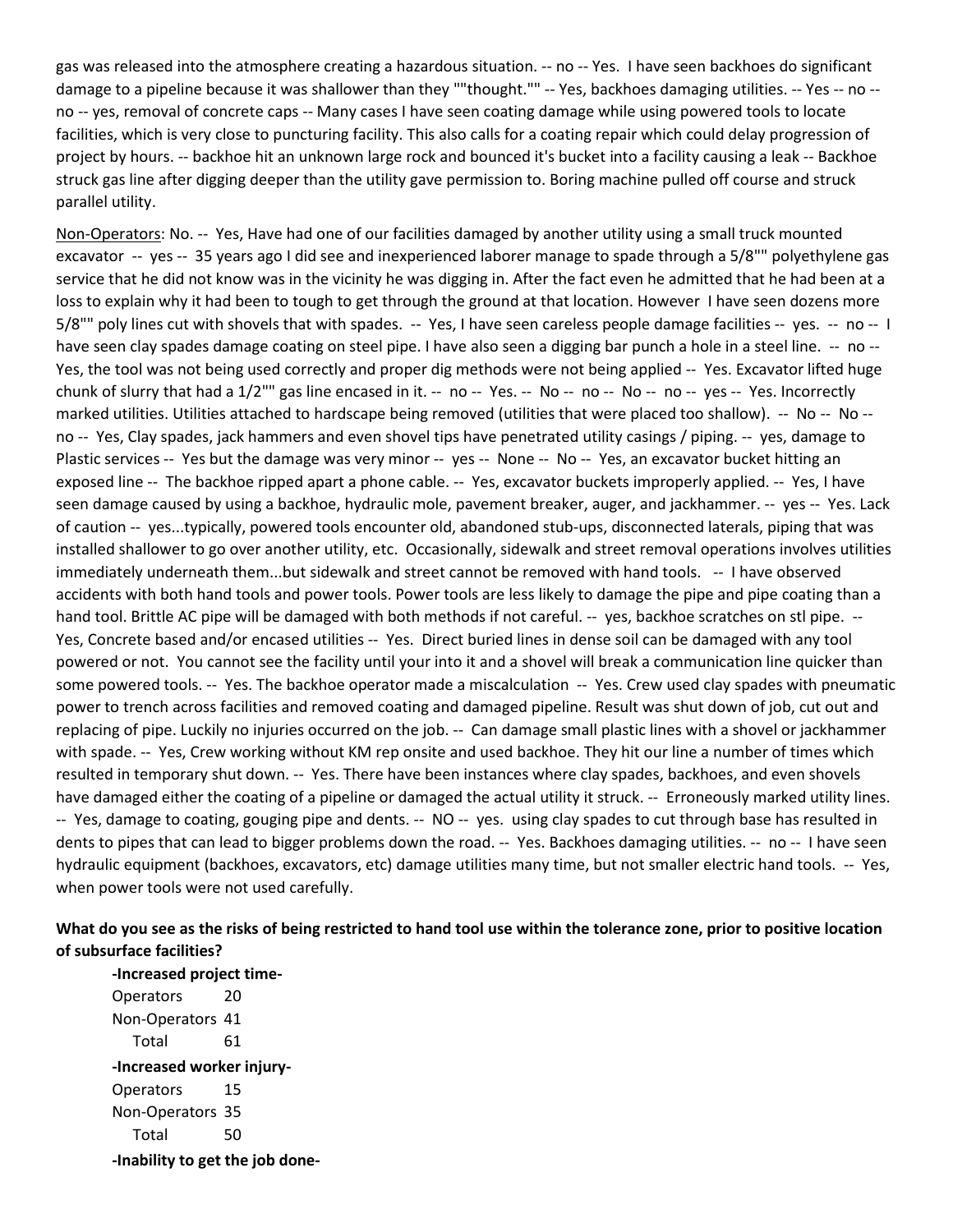| Operators                                                    | 13                                                                    |  |  |
|--------------------------------------------------------------|-----------------------------------------------------------------------|--|--|
| Non-Operators 26                                             |                                                                       |  |  |
| Total                                                        | 39                                                                    |  |  |
| -No Risks-                                                   |                                                                       |  |  |
| Operators                                                    | 15                                                                    |  |  |
| Non-Operators                                                | 9                                                                     |  |  |
| Total                                                        | 24                                                                    |  |  |
| -Other-                                                      |                                                                       |  |  |
| Operators                                                    | 4                                                                     |  |  |
| Non-Operators 21                                             |                                                                       |  |  |
| Total                                                        | 25                                                                    |  |  |
|                                                              |                                                                       |  |  |
| In your experience, why is a hand tool use exception needed? |                                                                       |  |  |
| -Worker Safety-                                              |                                                                       |  |  |
| Operators                                                    | 18                                                                    |  |  |
| Non-Operators 38                                             |                                                                       |  |  |
| Total                                                        | 56                                                                    |  |  |
| -Cost Management-                                            |                                                                       |  |  |
| Operators                                                    | 7                                                                     |  |  |
| Non-Operators 20                                             |                                                                       |  |  |
| Total                                                        | 27                                                                    |  |  |
|                                                              | -Schedule Management-                                                 |  |  |
| Operators                                                    | 10                                                                    |  |  |
| Non-Operators 16                                             |                                                                       |  |  |
| Total                                                        | 26                                                                    |  |  |
|                                                              | -Ability to dig in difficult conditions (rock, cemented soils, etc.)- |  |  |
| Operators                                                    | 23                                                                    |  |  |
| Non-Operators 48                                             |                                                                       |  |  |
| Total                                                        | 71                                                                    |  |  |
|                                                              | -Other (see next question)-                                           |  |  |
| Operators                                                    | 14                                                                    |  |  |
| Non-Operators 13                                             |                                                                       |  |  |
| Total                                                        | 27                                                                    |  |  |
| н.,                                                          | المستعمل المتحال المستعمل والمستعمل                                   |  |  |

# **Free-typed "Other" responses, separated by "--":**

Operators: I do not see the need for an exception to allow power tool use without first having facilities locations positively identified. -- No exceptions. -- Not needed. -- The only reason the lobbiests are going for this law is to reduce the cost of projects and try to get out of paying penalties. -- none -- While efficiency and cost certainly are major considerations, requiring hand digging within the tolerance zone puts men and women in excavations to be defined as a radial distance around a utility, not a column of infinite depth defined from the ground agreements can all be used effectively to prevent damage to subsurface installations. -- Ergonomics, and safe control of tool. -- Improper use of hand tools (pick, probing bars) around certainly substructure facilities will increase the probability and likelihood of the substructure being damaged vs. the proper use of a power operated clay spade. -- No exceptions. No power tool digging on top of or near the cable. -- vacuum Excavtion exception is necessary. It really depends on how much you value safety and wether or not a life costs more than unnecessarily. I would hate to put subsurface utility integrity above worker safety. The "tolerance zone" needs surface. Vacuum excavation, clay spades, probing and scraping, and excavator/operator meetings and isa great tool to positively identify instead of hand tools, protects worker safety. -- I dont think a hand tool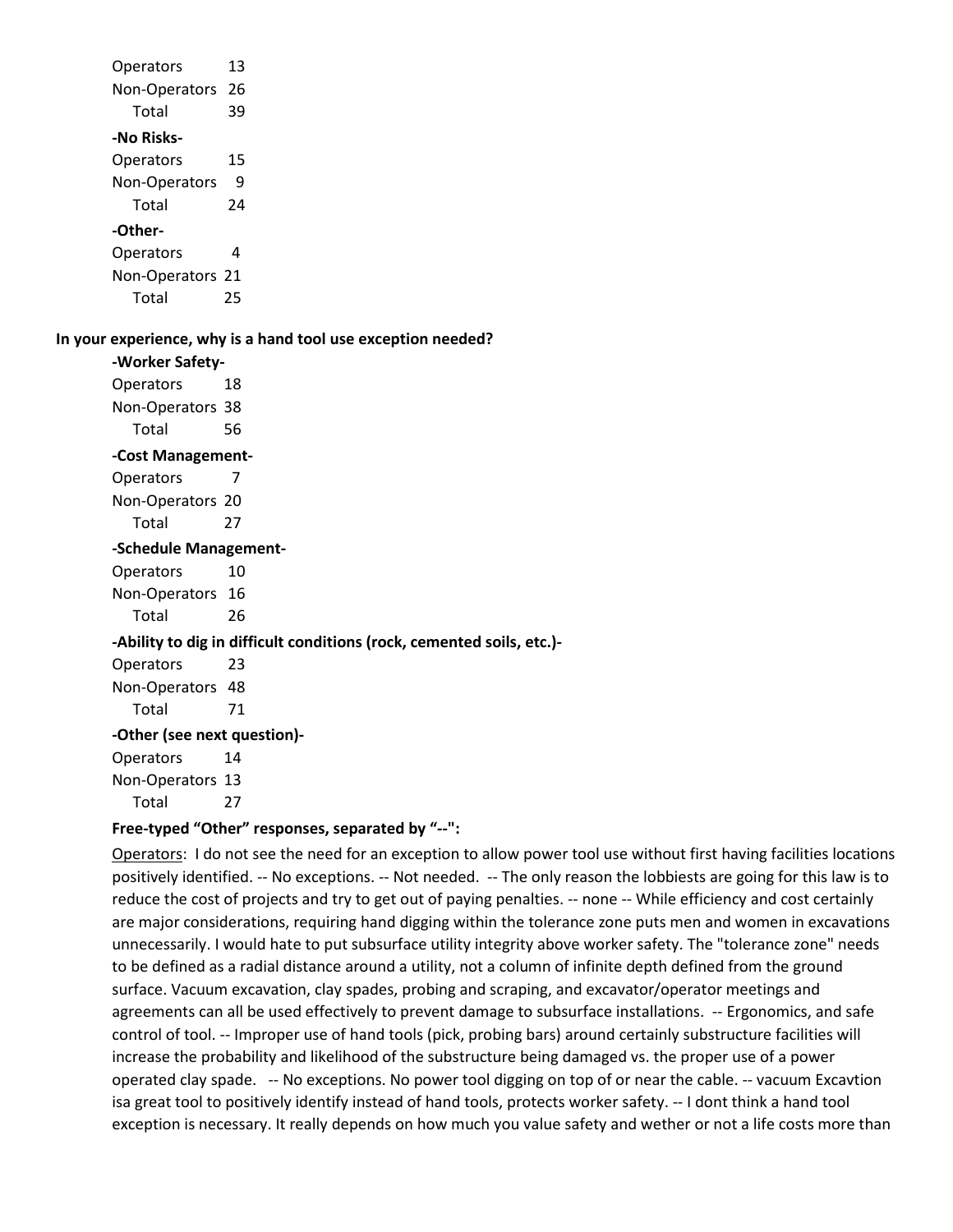your construction project. -- No exception over rules safety. -- Vacuum excavation should be the only exception to hand tool use.

Non-Operators: Interruption of service to the utility consumer, I have seen more damage done to faclitys but Picks, Digging Bars, and Shovels than from air spades. -- The use of hand tools to dig through hard ground conditions requires a high amount of force, once that force is released it is impossible to stop when a substructure is encountered. Once that force is applied to the substructure damage is unavoidable. With a "chipping gun" substructures can be felt and the tool can be stopped and backed off with minimal or no pneumatic tool. You must understand that operators are not perfect when it comes to identifying underground indicators above ground within a reasonable distance. It is almost never the utility that we know about that is struck, it is the ones we don't know about that pose the biggest danger. This law has put our people in danger dig in. Does this law solve a problem or cause one, what is the biggest risk? -- osha -- The other way to break up injury. -- Hand tool exception is a Common sense approach -- A hand tool is more likely to damage a pipe. -- . -- unexpected "Dig In". -- Risk of damage to the facility is higher with a forceful hand tool than a properly operated clay spade -- Occasionally, utilities run parallel to proposed excavations and close enough to be entirely within pothole locations, but it seems that conflicts and irregularities often occur between pothole locations...and hand-digging the entire street section is not something that most bidders would be able to anticipate when for most clients and municipalities. -- Hand tools in many situations will cause more harm to the asset. -- Public safety -- Exception is not needed. Every other situation can be mitigated via proper planning and scheduling. -- for Deep trenchless applications like horizontal directional drilling, potholes can be excessively the hole. Any phtholes must be backfilled prior to HDD under them. -- I believe that hand tools are needed to safely day light any pipeline due to potential public saftey risks. -- It is not needed. The one reason anyone would want to consider this is to save time. Unfortunately they are risking the saftey of everyone involved in order to save some money/time. -- Vacuum excavation is a safer and more expeditious method. -- skip -- When utilities are in hard soils/substrate the only hand tools which can loosen the soil are a pick or digging bar which must be forcefully applied to the soil. There is no finesse and the brute strength required will often damage the utility that was intended to be protected. damage. If the utility is going to be struck by hand tools or mechanical tool, I would rather hit it with a utilities. In California the biggest additional cost to a project is unknown utilities. That is, unmarked and unidentified. Meaning that there are no marks from the utilities that have cleared the USA and there are no and public safety at risk. Maybe I am na $\tilde{A}$  ve but there must be some statistics that show the tools used during a soil is to use digging bars and those are difficult to control and could result in property damage and worker It is the only way to definitively confirm the location of a utility while minimizing the potential for having an the tolerance zone...potholing/exposing the utility by hand only tells the depth and alignment at the exact furnishing pricing on a job. This can dramatically slow down the work which has to adhere to certain schedules deep and over 50 feet. Opening a hole along an HDD bore causes loss of driling fluid into the pothole and perhaps to the ground surface and lead to loss of circulation which can impede the HDD boring process and lose

#### **Do you believe an exception to the hand tool use requirement must include mutual agreement?**

| Operators:     | 31 YES   11 NO |  |
|----------------|----------------|--|
| Non-Operators: | 30 YES   27 NO |  |

#### **What would constitute mutual agreement to a hand tool exception?**

**-Fax or email between parties-**

| <b>Operators</b> | 4                                                                                        |
|------------------|------------------------------------------------------------------------------------------|
| Non-Operators 4  |                                                                                          |
| Total            |                                                                                          |
|                  | -Indicate intentions on 811 ticket + Electronic positive response code from operator(s)- |
| <b>Operators</b> | -14                                                                                      |
| Non-Operators 10 |                                                                                          |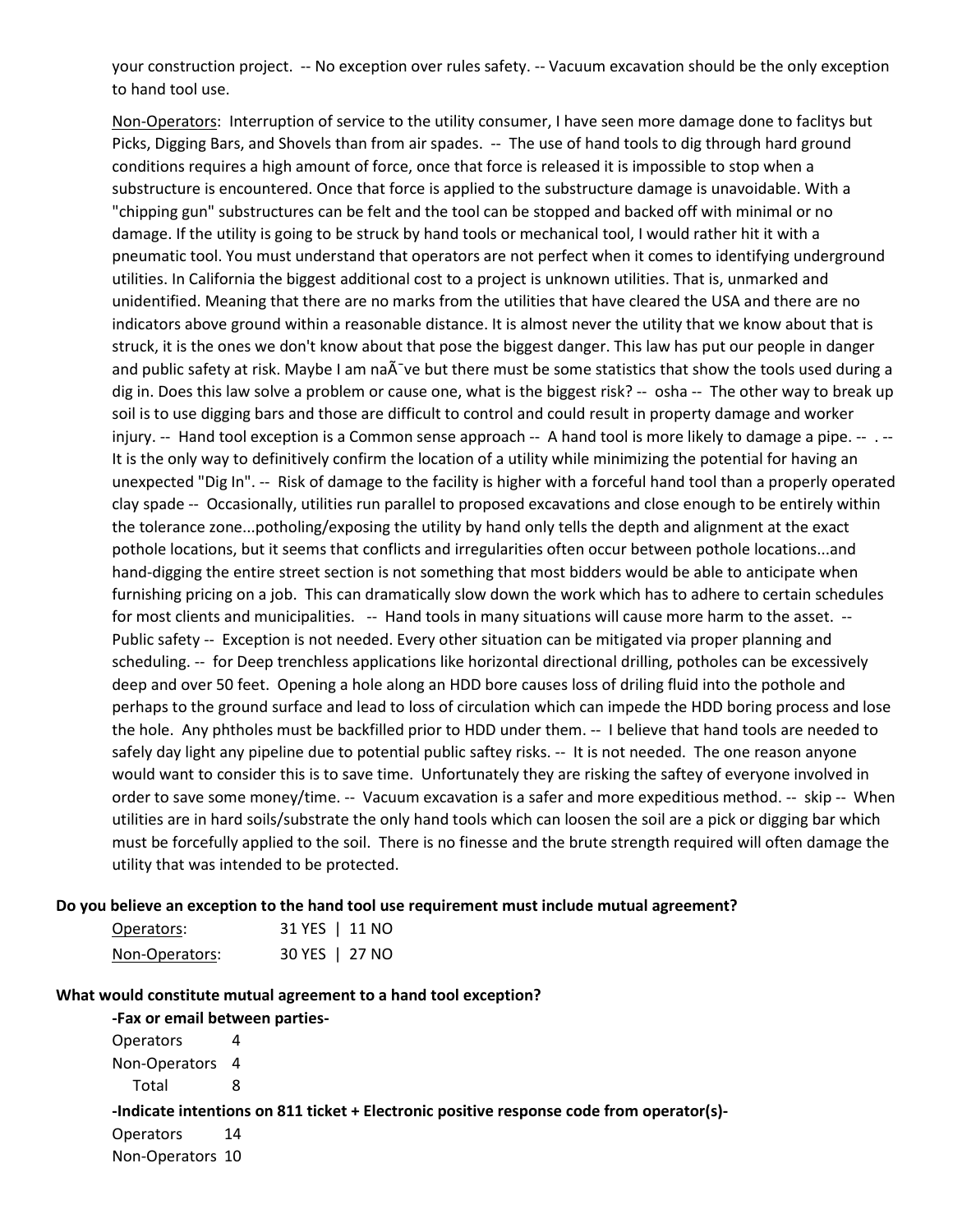Total 24 **-Indicate intentions on 811 ticket + No objection from operator(s)-** Operators 8 Non-Operators 18 Total 26 **-Other (see next question)-** Operators 7 Non-Operators 10 Total 17 **-Phone call between parties-**Operators 3 Non-Operators 2 Total 5 **-Standard form agreement-**Operators 5 Non-Operators 11 Total 16 **-(blank)-** Operators 1 Non-Operators 2 Total 3 **Free-typed "Other" responses, separated by "--":** 

Operators: clay spades should always be allowed except if operator indicates they do not allow them. Also any more damaging and dangerous than sharp shooters, picks & digging bars on their assets -- Face to Face, signed agreement -- Local locator tech on site must approve -- none -- Assuming the range of acceptable power tools is Digging bars and pickaxes have caused damage to my assets in the past. -- I don't agree with the exception -- no exceptions to safety, keep digging with a shovel. -- Has to be signed. -- Onsite meeting and assessing real time oprator disallowing clay spades should provide engineering data to demonstrate why they deem clay spades defined and is agreeable to all parties involved, there should be no exeption needed. For my assets specifically, outside of a simple shovel, there are no other "hand tools" that are safer than a clay spade or vaccum truck. dig situations

Non-Operators: If they want to have the authority to approve a method of excavation then they should be required to always mark lines active, abandon or inactive with 100% accuracy with depth of cover. And if they want to deny the use of mechanical tools then they should enter into an agreement to repair any damages and project. -- The excavator should be able to make decision based on conditions without agreement of utility operator. The excavator can still be liable for damage. -- Mutual agreement though documentation is to formal and understanding the nature of the work from the field. -- There should not be any agreement, the excavator is responsible regardless of any agreement -- there shouldnt be an exception to handtools in tolerance zone -- should require on site meeting with Operators/locators and a standard contract/form signed by both parties. -- This should not be allowed -- Face-to-face mutual agreement plus documentation -- Should always be required for safety -- A signed document -- skip -- Since the excavator will be liable for any damage whether a hand tool or power tools is used why should there be mutual consent? guarantee the safety of my people. Alternatively, they excavate their line prior to the start of my contruction and is an easy way for operators to impose personal opinion. Mutual agreement should be done by site visits

 **Which of the following scenarios would be ideal, in terms of an on-site meeting related to a hand tool use exception? -On-site meeting can be called for by either the excavator or the operator-**

Operators 15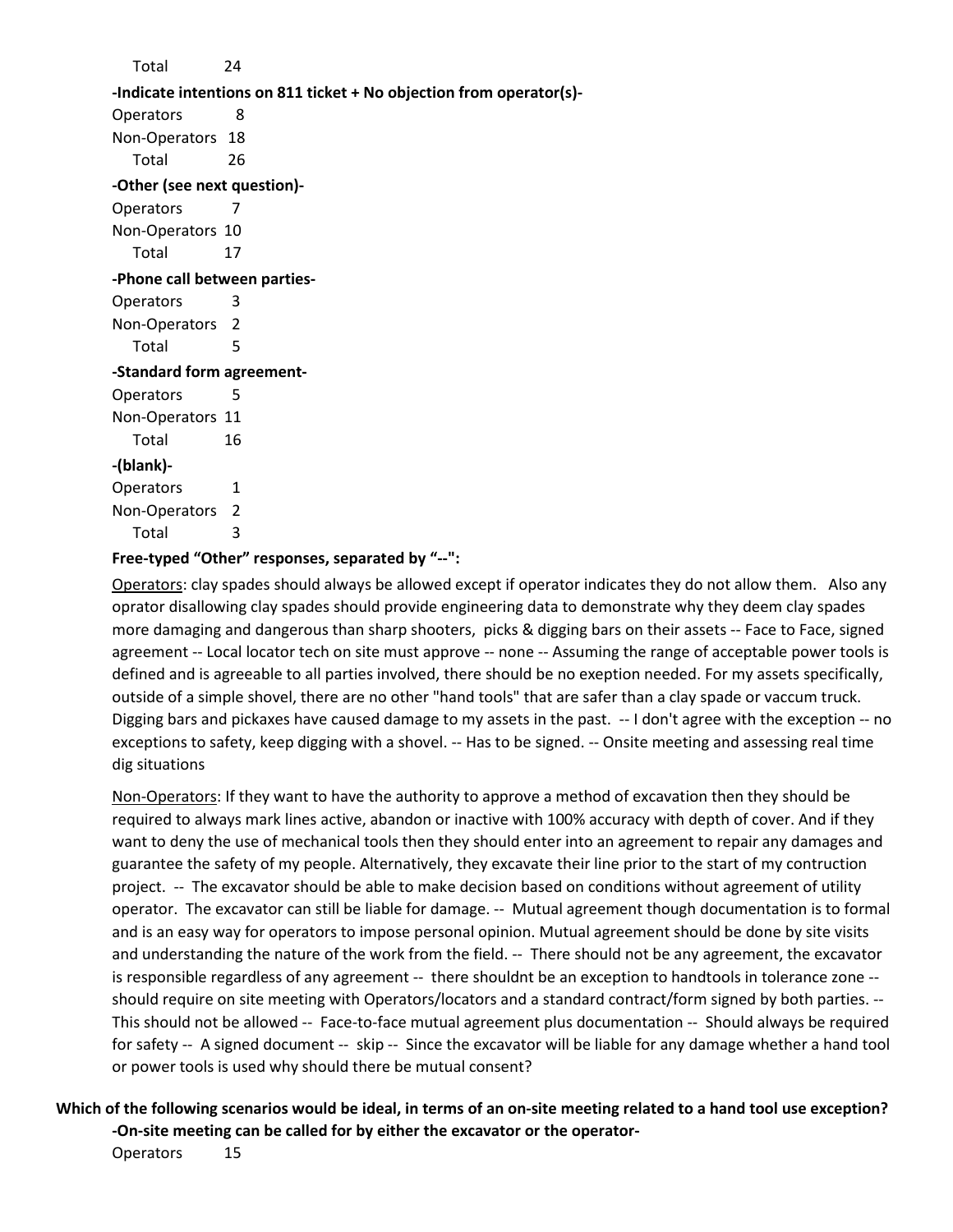Non-Operators 20 Total 35 Non-Operators 14 Non-Operators 21 Total 41 **-On-site meeting is not necessary-**Operators 4 Total 18 **-On-site meeting required between the operator(s) and the excavator-**Operators 20 **-(blank)-** Operators 3

**If an on-site meeting did take place, in your experience, what category of personnel is sufficient to represent the operator at that meeting?** 

**-Contract Locator-**Operators 9 Non-Operators 15 Total 24 **-In-House Locator-**Operators 26 Non-Operators 22 Total 48 **-Locate & Mark Supervisor-**Operators 19 Non-Operators 25 Total 34 **-Engineer-**Operators 11 Non-Operators 12 Total 23 **-Other (see next question)-** Operators 6 Non-Operators 7 Total 13

Non-Operators 2

Total 5

#### **Free-typed "Other" responses, separated by "--":**

Operators: Qualified person from utility who can make definitive decision in field on use of power tools. -- none - - The operator will need to make the determination as to what level of personnel will be necessary. -- property operations representative -- Qualified person representing the utility.

Non**-**Operators: No contract locators. Someone with some skin in the game who feels ownership of the line and has enough expirience to know where the line is and where it goes, and can indicate any possible abandon lines would be ideal. -- superintendent and project personnel -- Station Management needs to be consulted. -- Utility Representitive whom has teh authority to make determinations on behalf of utility and Excavator Superintendent / Project Manager. -- This should be left to the operator. Depending upon how critical the asset is the operator may want additional personel available. -- There are too many variables regarding why the Onsite meeting needs to happen i.e., type of facility, age of facility, what the facility services, material the facility is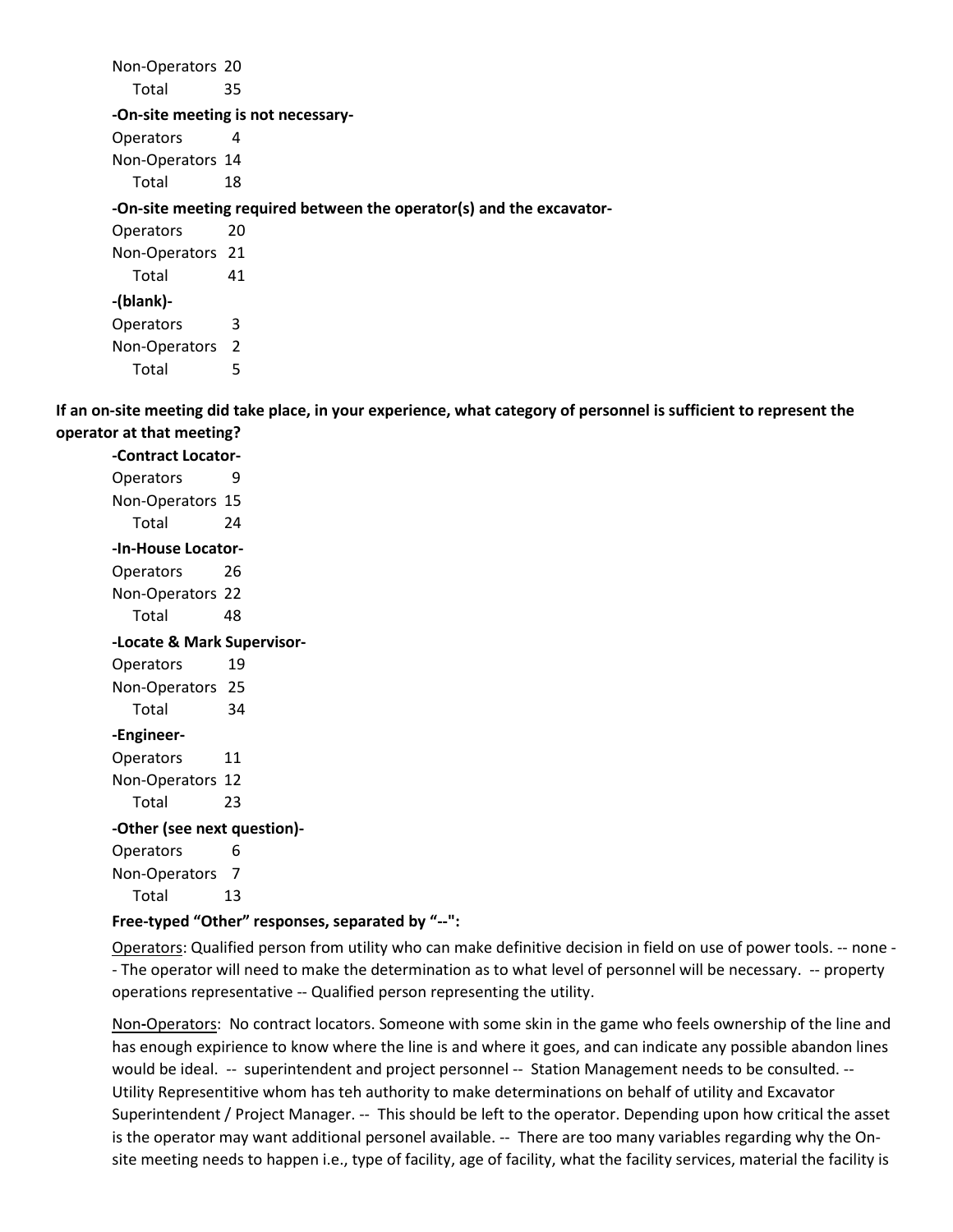encased in, etc. it would probabaly need to be an engineer but scheduling them would be combersome -- A OQd person who handles damage prevention for the utility. -- skip

#### **Should the excavator's intention to use powered tools be stated on the 811 ticket?**

| Operators:     | 36 YES   6 NO  |  |
|----------------|----------------|--|
| Non-Operators: | 47 YES   10 NO |  |

#### **Please explain your answer re stating intention to use powered tools on the 811 ticket.**

Free-typed "Other" responses, separated by "--":

Operators: clay spades should not be considered power tool and should always be allowed. other tools should Must be stated, so that operator can respond to the activity. Power tools cannot be allowed. -- We have to be options already available on 811 tickets. -- Transparency is always a good policy. -- if he opts to use power tools he pays for damages -- Putting the information on the ticket can mislead the excavator into thinking power have this indicated. -- IF the range of acceptable power tools is not defined by the Board, an operator should have the right to discuss and possibly deny use of certain tools. -- When excavating and direct burial cable is in the tolerance zone, the Operator should be made aware. -- If we know the intentions we can properly tell them that they will need to use a vacuum truck first to locate the fiber optic cable. -- Vac exv -- The conversation should be initiated by the excavator on the 811 ticket. -- Similar to the use of vacuum excavation, the only change would be the lack of response from the operator would constitute acceptance. -- what would be the need? the locator is there to locate to the best of his ability, say one way or another would just mean you doesn't have to be as on the mark if we are using a vac rig as opposed to a spadder -- If the excavator request the use of hand tools, those tickets cam be -- I don't agree that power equipment should be used until the utility location is verified by safe dig methods. -- The excavator should clearly communicate to the operator their intent. The USA ticket is the designated tool for that communication. -- Yes, so it is know ahead of the work to be scheduled & to know what type of power tools will be used if allowed. -- simplifies the reporting process -- Explanation of intended powered tools on 811 ticket would give facility owners a great idea of different hazards and would be prepared to approach situation with more ease of mind. -- Clear communication elevates assumptions -- Facility operator needs to know what equipment could be coming close to their facilities not be and not be on the USA ticket -- The 811 ticket should include all pertinent information regarding the proposed work by the excavator. The intention to use power tools prior to positive location is very pertinent. - able to tell the intentions of the excavator. -- The use of a box on the 811 ticket will be abused as is other operated equipment is allowed without hearing back from the Operator. Additionally, all tickets would likely

Non-Operators: It is important to know and have this information on record since day one. -- N/A -- The ground has signs of 2 sac slurry -- a brief an clear explanation -- The operator should know what type of equipment will be used and judge the risk from that information -- Being open and honest is always the best way of doing things. But it should not be unsafe or impossible for a contractor to safely to his job. -- It should be stated that way if the operator does not agree a on-site meeting can be set to explain the situation -- Unknown under ground conditions. -- the operator should be afforded the opportunity to have the request an explanation of intended power tool use and why. -- List possible tools to be used -- the intent to use equipment should be noted so as to initiate the field meeting -- In some cases the operator may have specific concerns regarding power tool use in damaging their utility. -- I believe that this is a company decision, not a statewide policy. -- Until the excavation has begun, it is not possible to always identify methods. The default to cover all conditions would be to check Yes for all excavations rendering the questions useless. -- That way, all parties are made aware and it has been identified and recorded by 811 -- Utility owner aware of what we intend to do and request field meeting to confirm methods -- Documenting your intentions is good business. -- doesn't hurt to list it on the ticket -- it seems like everyone would put Yes on the ticket, so what's the point? -- It wouldn't hurt to require it. The only problem is, it will be included every time -- If an excavator was able to describe either the proposed digging depth or the proposed subsurface elevation that they were intending to dig to, the utility companies might be able to benefit from less visits as well...contractor's could spell out that they are only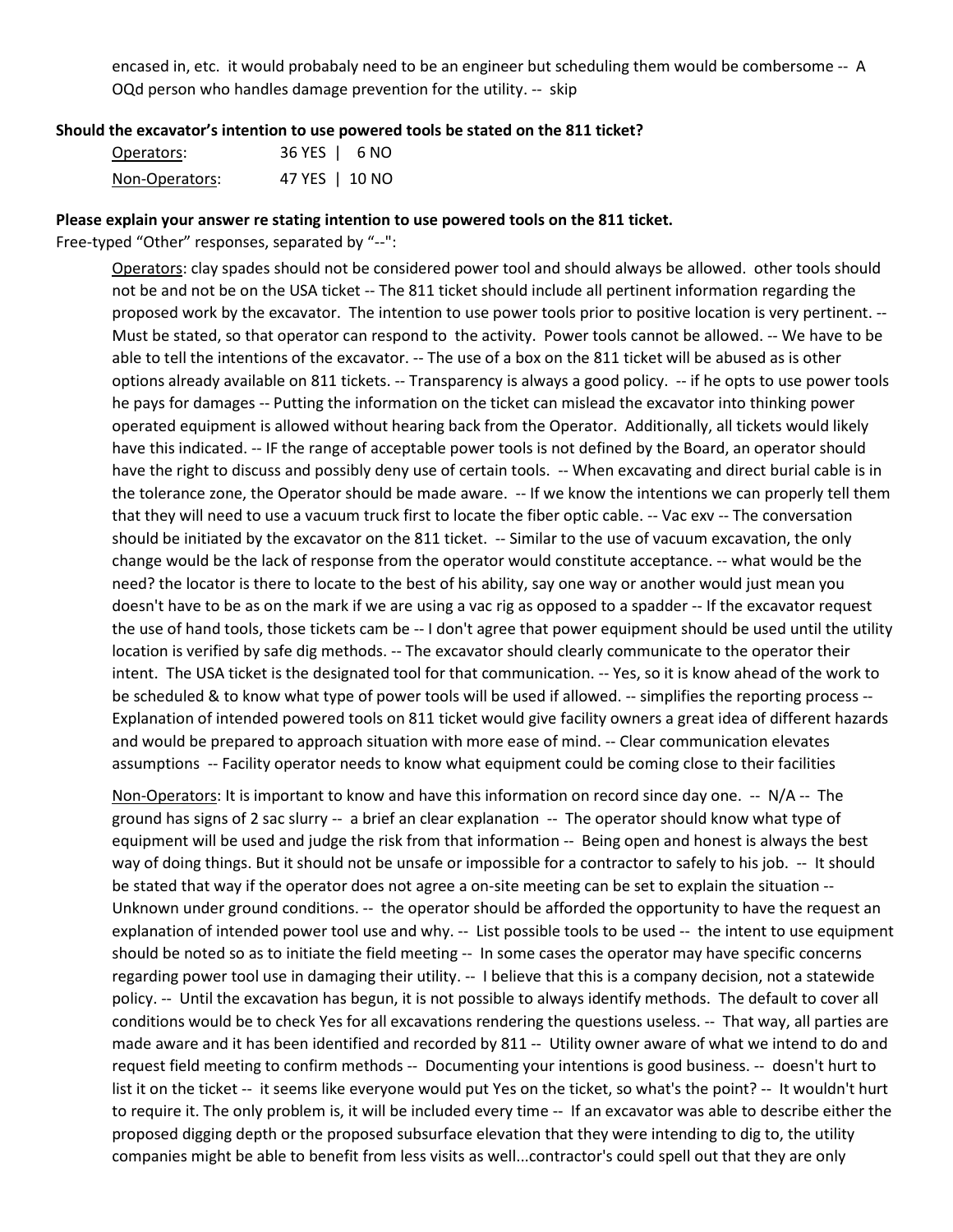proposing to excavate to a depth of 12"" and if the utility companies all know their utilities are 30"" deep they could provide a positive reply of ""no conflict"" or something. -- Make all requests in one location. Since this is where vacuum excavation is located it should all be here. -- By providing intent to use powered tools on the 811 ticket, all responding utility owners/operators will be informed of intent. -- Some times you don't know what tools. -- All equipment intended to be used should be posted. -- To have an idea of what they are doing -- The the amount of risk the job would intake. -- So everyone will be on the same page. -- Of course should be noted! -- Good to know the intentions asap. -- This information is already on the 811 ticket. -- no it should be assumed that power tools are being used -- Good communication never hurts, and if the operator has a valid reason to be concerned with power equipment, this gives them the opportunity to respond. -- The excavator may not know the soil conditions at the time of calling 811 so may not know if required. There would be a tendency to the soil type is until your USA has cleared so every excavator would default to checking the box for powered excavators intention to use power tools stated on the 811 ticket would greatly benefit our company determine note every ticket with the intention of using power tools.

#### **Do you think a spotter is needed when powered tools are used to positively locate?**

| -Always-         |    |
|------------------|----|
| Operators        | 29 |
| Non-Operators    | 29 |
| Total            | 58 |
| -Don't Know-     |    |
| Operators        | 1  |
| Non-Operators    | 3  |
| Total            | 4  |
| -Never-          |    |
| Operators        | 1  |
| Non-Operators    | 4  |
| Total            | 5  |
| -Sometimes-      |    |
| Operators        | 10 |
| Non-Operators 21 |    |
| Total            | 31 |
| -(blank)-        |    |
| Operators        | 1  |
| Non-Operators    | 0  |
| Total            | 1  |

**Do you think operator standby is needed when powered tools are used to positively locate?** 

| -Always-             |    |
|----------------------|----|
| Operators            | 21 |
| Non-Operators        | 14 |
| Total                | 35 |
| -Don't Know-         |    |
| Operators            | 3  |
| Non-Operators        | 5  |
| Total                | 8  |
| -Never-              |    |
| Operators            | 2  |
| <b>Non-Operators</b> | 2  |
| Total                | 4  |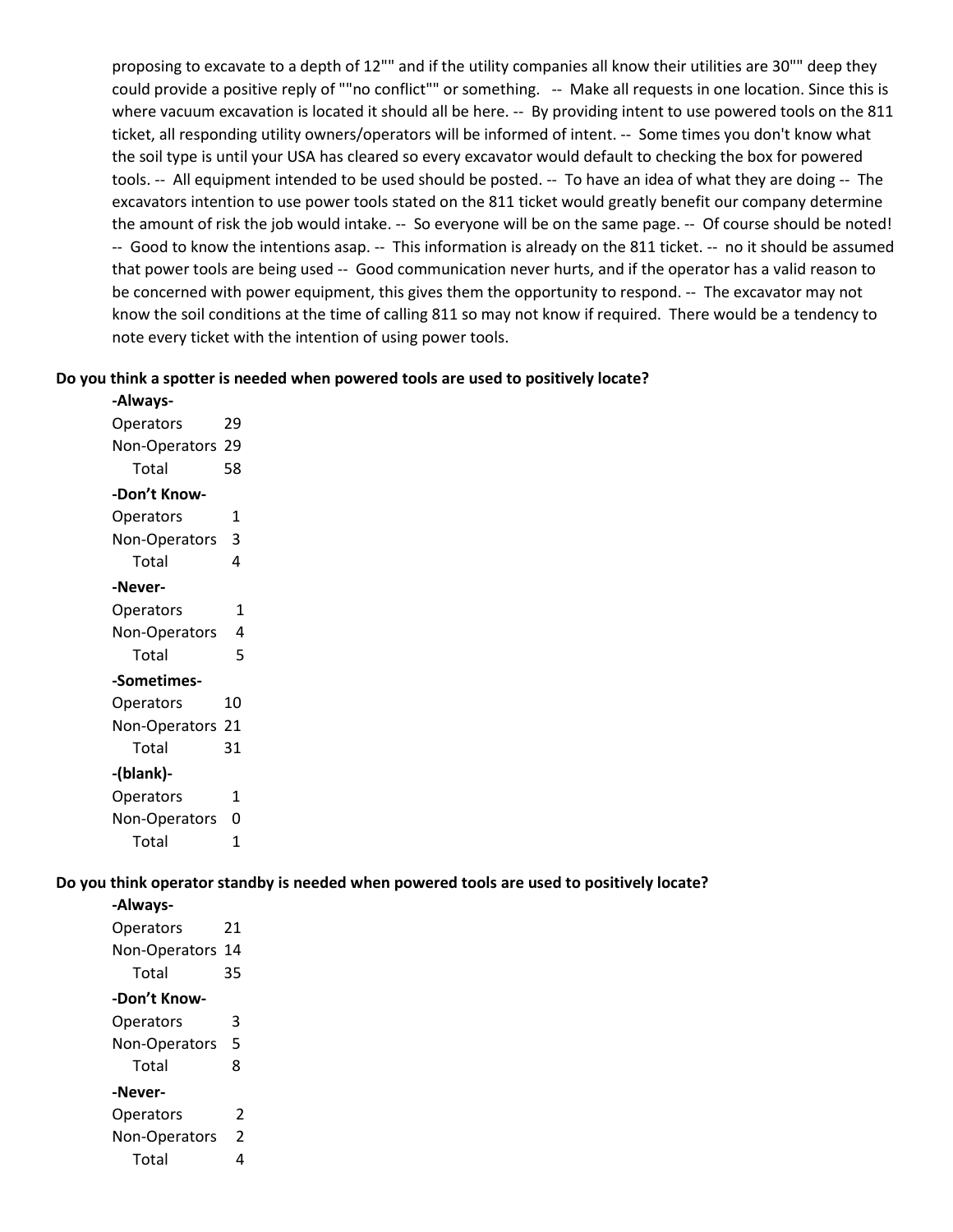#### **-Sometimes-**

| Operators        | 14 |
|------------------|----|
| Non-Operators 34 |    |
| Total            | 48 |
| -(blank)-        |    |
| Operators        | 2  |
| Non-Operators    | 2  |
| Total            |    |

 **Which of the following devices would be helpful when digging with powered tools in the tolerance zone, prior to positive location?** 

 Non-Operators 30 Operators 19 Non-Operators 32 Operators 21 Non-Operators 17 Non-Operators 9 Non-Operators 5 **-Tool/Conditions/Practices Matrix-**Operators 18 Total 48 **-Safety Checklist-**Total 51 **-Excavator-Operator Agreement Form-**Total 38 **-None of these would be helpful-**Operators 7 Total 16 **-Other (see next question)-** Operators 2

Total 7

# **Free-typed "Other" responses, separated by "--":**

 equipment excluding clay spades because the answers would be different -- no power tools -- i dont agree. Operators: locating equipment would be useful. would be great to run the survey again while stating power

Non-Operators: N/A -- a matrix of recommendations, not necessarily requirements would be helpful -- Procedures are written into law and excavators follow. Also if a field meet is required for sensitive lines procedures can be discussed/agreed to then. For normal lines a checklist is not necessary. -- type of pipe material -- Need a geophysical locate on the utility first -- Power tools should NOT be used in tolerance zone -- stand-by person satisfies this need for information. -- skip Is this information for the excavator's benefit, or the operator's benefit. The question unclear. The operator

# **If there is anything further you would like to add, please do so here.**

Free-typed "Other" responses, separated by "--":

 mechanical equipment 24"" around the asset radially prior to exposing it. -- Regarding Question 3, add Backhoe, personnel and excavation contractor agree what is appropriate. Locator personnel must remain on site to Operators: we support clay spades and vacuum excavation in the tolerance zone. We do not support other Excavator (trackhoe), Jackhammer, Vibroe, Blind drills, anything that could damage the structure before its location is positively identified. -- Bottom line is no power equipment within in the tolerance zone unless locator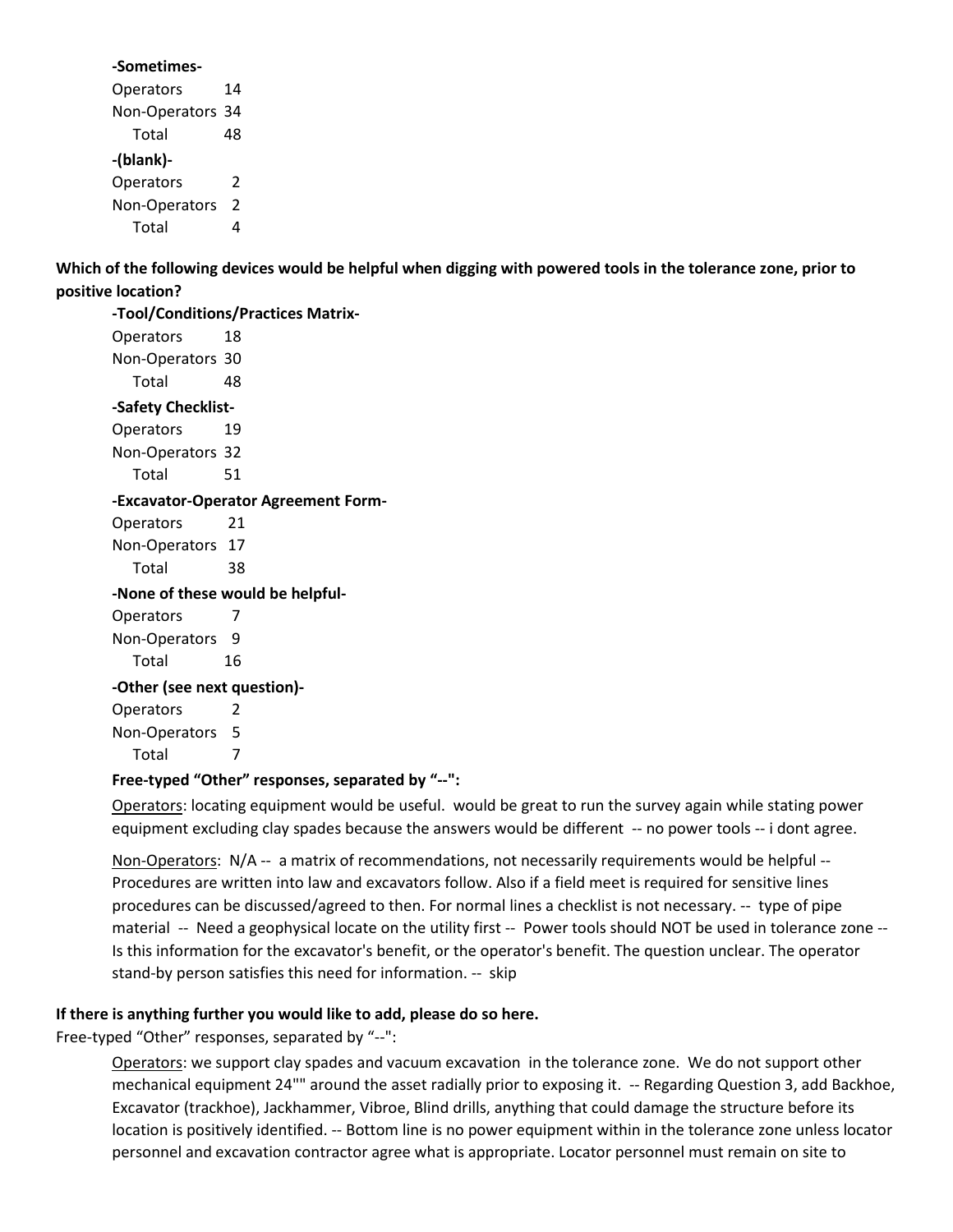monitor while any agreed upon power work is active. -- This law is an attempt by excavators from Los Angles trying to run the state. This is a bad idea for all parties concerned and damages to fiber optic cable will lead to public safety issues and possible national security issues. The operators cannot be held responsible if the state takes away our right to protect our networks. -- no -- I think the power tool law should remain the same, they use them no if they need to and they pay for damages they cause. I have better things to do then meet with excavators to check training status or stand around and watch them do it. -- The Board should provide a list of would like the board to only list clay spades that are less than or equal to 30lbs because they are safe if used trained on the tool, the tool shall not touch the facility, the tool's blade should be kept parallel to the facility, before allowing an excavator to use a tool from the DigSafe Board's tool list on a job by job basis. -- Again, I believe the intent of SB 661 and subordinate legislation is extremely positive, however, I worry that by requiring hand digging in all cases, we will be required to put more individuals in trenches unnecessarily when other soft- hammer boring, microtunneling, etc., can be performed within the tolerance zone of a subsurface utility, but not in conflict with said utility. The Board needs to consider what ""in conflict"" means. I do not think the board intents to force entities to dig every street light cable or home gas service along a street that an HDD contractor is installing a conduit 30' below. Additionally, some operators SPECIFICALLY DO NOT want excavators to expose their assets. DWR in particular is very weary of digging up their pipelines due to the fragility of their structures. made between operators and excavators. -- My 32 years of experience has taught me many styles of usually result from lack of training, complacency or neglect. Our personnel are well trained to recognize hazards and perform their work safely and go home safe each night. Everyone wins when that is the result, operators been proven historically. It doesn't matter how much effort or diligence is used to avoid damage, if a power toll stating that they are a sub-contractor and they are working for a City or main contractor -- If this does move forward it would be critical that hazardous material pipelines are an exception and the operator would have to agree to power tool use. -- If AB1914 is approved, that state should pick up the costs and except responsibility in the event of a serious accident because the high profile utility location was not verified first. -- I truely cannot believe this law got passed in the first place, someone must have spend alot of money to get thhis passed under the table. There is no way inmy over 20 years of experience would i ever allow this type of work to take place to put my guys or the general public at risk of death or injury no way no how!! -- This law will create confusion on protect their asset. Safety must be the priority when dealing with High pressure lines and high priority utilities. -- needs to be more advertisement on 811 to reach a lot more folks that are not aware of this service. -- Digging facilities. Line damage would increase, safety of life and health would be jeopardized, environment would be at risk, and jobs would be lost. Even with current laws/standards there are enough line damage that still occurs. I could not imagine how a law to allow powered tools even closer to these dangerous lines would help anyone tools that are allowed to be considered for a mutual agreement and the list should have minimum guidelines for use of that tool. We believe the Board's tool list should be very limited. Furthermore, as a starting point, we within the guidelines (General guidelines from the Board could include the requirements that the employee is and small bites applied, only a clay spade bit can be used - no sharp bits.). However, in some situations and around some facilities, even clay spades may be too risky to use, so an Operator should have final approval dig technology exists and is used widely in industry. Additionally, SB 661 has the potential to put an unnecessary burden on boring contractors and operators using boring technology to install assets.HDD, auger boring, There needs to be legislation that exempts excavators from hand-dig requirement if tertiary agreements can be excavation, some proper and some not. As a member of an Utility Operator as well, all damaged infrastructure can be replaced, granted at a cost. But damages that cause life taking events our my biggest concern. They and excavators... -- Allowing digging on top of or near the fiber optic cable will result in damage. This has already is used, the cable will eventual be damaged. -- I have come across contractors doing work without a dig-alert job sites between the contractors who think this allows them to work faster and the utility who is trying to Vacuum excavation is a safe alternative to hand digging to expose subsurface installations. -- I believe there within the tolerance zone with powered tools would create an immense amount of risk to underground besides an impatient foreman.